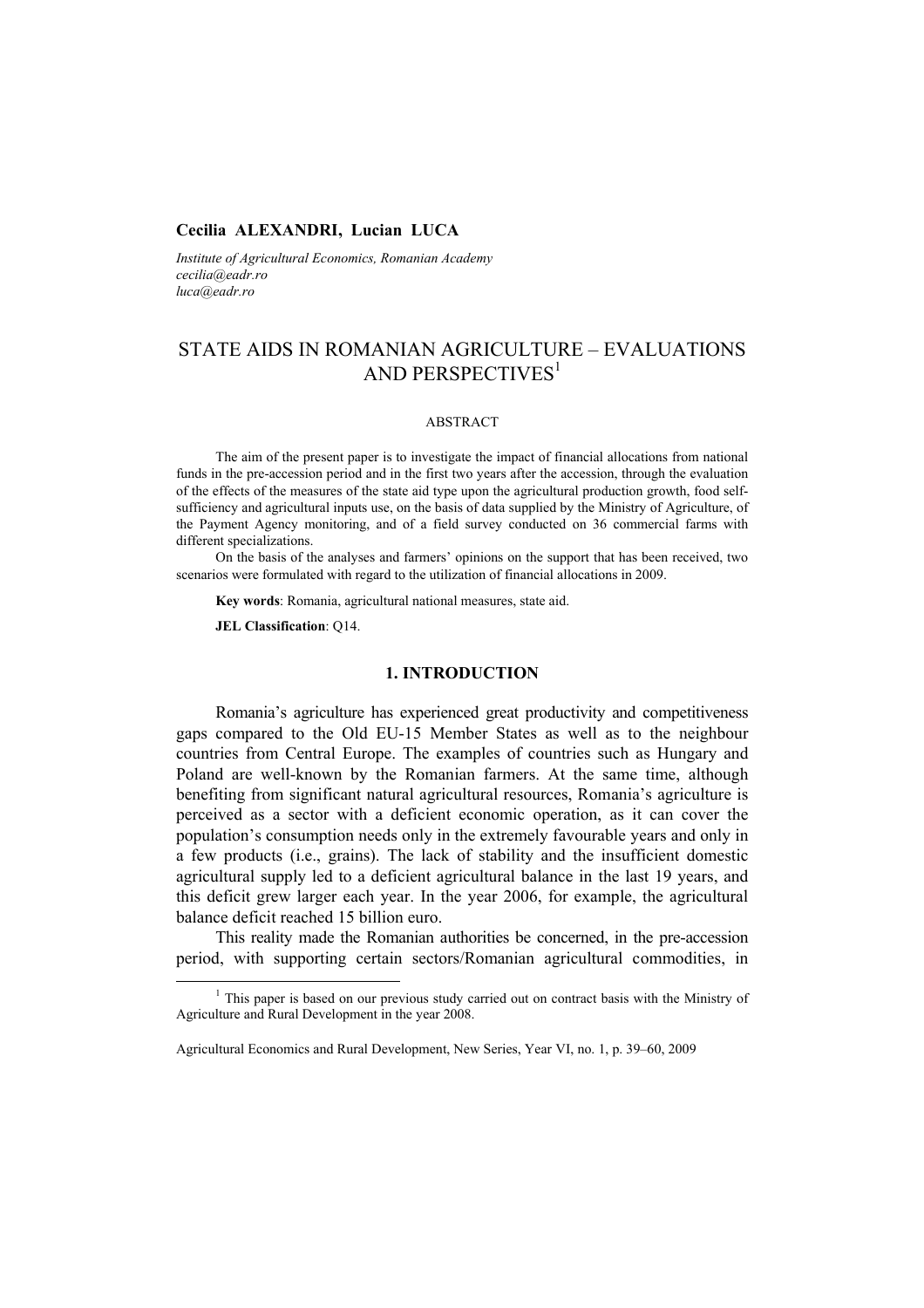order to improve their economic efficiency so as to face the competition on the European Single Market. In this context, Romania's agriculture received a relatively consistent financial support from national funds in the period 2001–2008. The support received from national funds for agriculture has continuously increased in recent years, to reach about 822 million euros in 2007, which represents 8% of the Gross Value Added of the sector. Co-financing from national funds was used for the European programs run in the pre-accession period (among which SAPARD is the most important), as well as the topping-up for the Complementary National Direct Payments (CNDP). Yet the most significant part of these funds was used for financing certain measures of **state aid** type.

The destination of these aids was largely consistent with the objectives of the successive governance programs in the periods 2001–2004 and 2005–2008. Among these objectives we highlight here the support to medium and large-sized farms in the first part of the above-mentioned period, the price subsidies to the agricultural products delivered to processing (mainly milk and meat, vegetables, fruit), the subsidies to input procurement, stimulating the use of credits by subsidizing a part of the amount of received credit, stimulating the investments in agricultural machinery and equipment etc.

On the other hand, a part of the amounts allocated on the basis of subsequent normative acts were devoted to certain destinations and/or sectors from agriculture in conformity with the new requirements and situations that appeared. We must mention here the amounts allocated to cover the losses resulting from natural disasters or those necessary for the autumn campaign of the year 2007, which followed a disastrous drought period.

As an EU Member State, in the first three years after accession (2007/2009) Romania has the right to finance the support measures used in the pre-accession period from national funds. Hence, the year 2009 will be the last year when such interventions can be used. Starting with the year 2010, the state aid will be used only for funding measures considered to be compatible with (agreed) by the EU regulations on the state aid in agriculture (Art. 87/88 EC Treaty). Anyhow, the size of support received from national budgetary resources will decrease, and it will be significantly reoriented after 2010.

## **2. METHODOLOGY AND DATA SOURCES**

This study used information on the domestic budgetary support in agriculture from the specialized department of the Ministry of Agriculture and Rural Development. At the same time, it used the information coming from a field survey conducted on 36 medium and large-sized commercial farms, with different production profiles,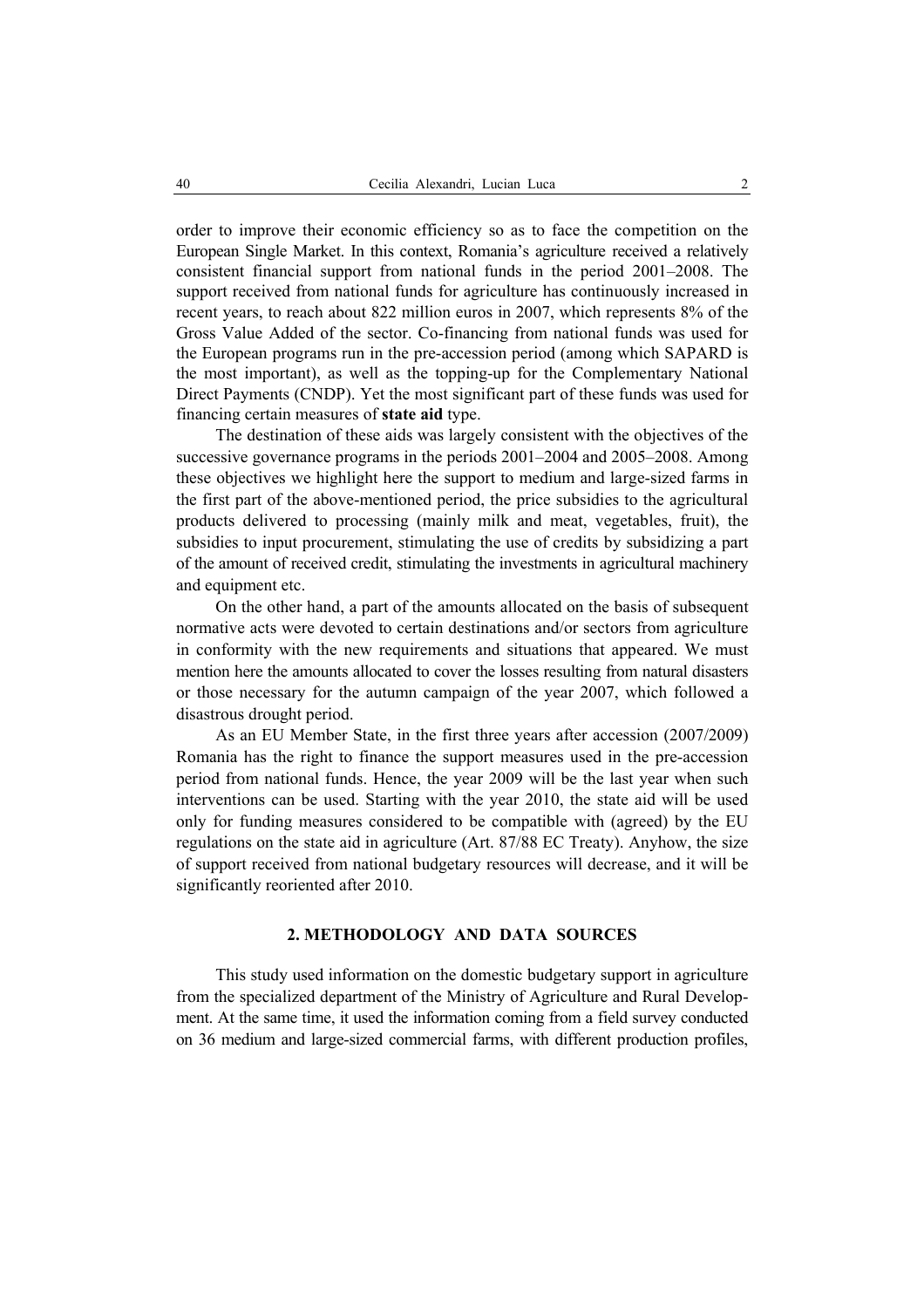located in the South area (farms specialized in the production of grains, oilseeds and vegetables), Brasov area (farms specialized in potatoes production), Dobrogea (farms specialized in viticulture and fruit production) and Moldova (farms specialized in meat and milk production and apple production). Here questionnaires were applied that tried to capture the farmers' opinions on the efficiency of the financial support received in the last years. Whenever possible, information on the production costs were collected (mainly on the farms producing pork and poultry meat), in order to see their profit and to what extent these continue to need subsidies per ton of slaughtered meat, for example. At the same time, in order to evaluate the effect of subsidies on the increase of domestic meat and milk production, the correlation between these indicators series in the period 2001–2007 was analyzed. The information from the Agency of Payments and Intervention in Agriculture was also used, for monitoring the way in which the vouchers received in the autumn of 2007 were used, namely what types of inputs were bought, as well as the modality in which the vouchers were used by farms of different sizes. These elements, apparently disparate, finally created quite a coherent picture of the state aid impact in agriculture in the period 2001–2007 and provided elements with regard to the measures proposed for financing, on a priority basis, in the year 2009.

## **3. AGRICULTURAL POLICY FINANCING IN THE PERIOD 2001–2006**

The domestic agricultural policy in the pre-accession period gradually attempted to get closer to the Common Agricultural Policy specific support forms, yet this process lacked continuity in certain periods. In general, an increased focus was laid upon the direct payments (per hectare and per animal head), but most often they were not fully decoupled from production.

In value terms, the amounts received by the agricultural sector significantly grew each year, reaching about 3.2 billion euros in 2008, out of which 1.6 billion euros from national funds.

|                        | 2001  | 2002  | 2003  | 2004   | 2005   | 2006   | 2007   | 2008   |
|------------------------|-------|-------|-------|--------|--------|--------|--------|--------|
| State budget           | 420.3 | 382.4 | 551.3 | 646.9  | 761.1  | 1052.6 | 1609.6 | 1631.1 |
| Foreign credits        | 6.9   | 5.9   | 37.4  | 12.0   | 8.9    | 8.8    | 27.4   | 31.2   |
| Non-refundable foreign |       | 169.1 | 22.7  | 412.3  | 514.0  | 545.2  | 1272.9 | 1535.3 |
| support                |       |       |       |        |        |        |        |        |
| Own incomes            | 40.5  | 87.0  | 10.1  | 13.3   | 27.8   | 29.5   | 31.1   | 31.0   |
| Total                  | 467.7 | 644.4 | 621.4 | 1084.5 | 1311.8 | 1636.1 | 2941.0 | 3228.6 |

*Table 1 Ministry of Agriculture and Rural Development (MARD) budget in the period 2001–2008, in million euros* 

Source: Ministry of Agriculture and Rural Development.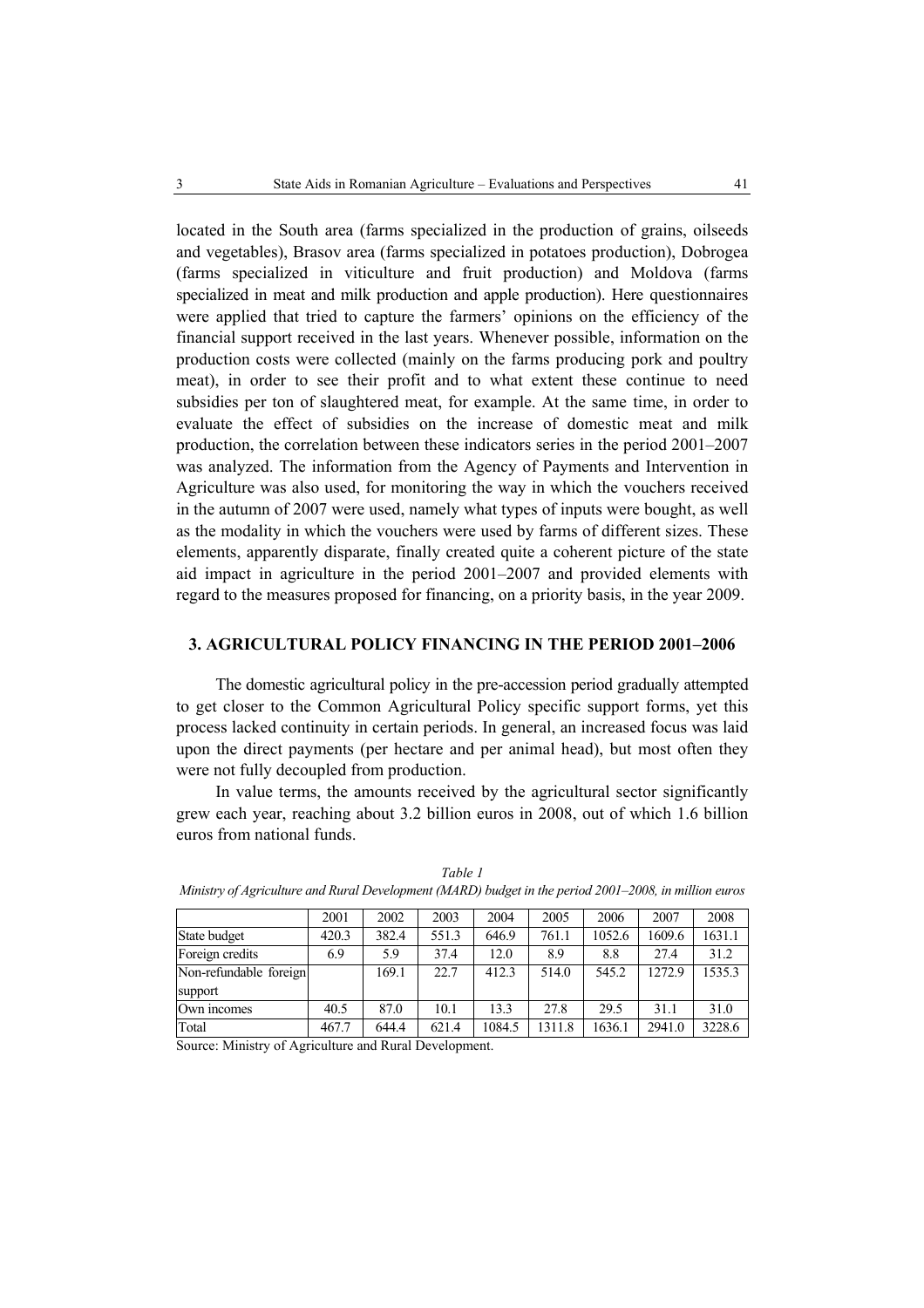The agricultural funding sources changed significantly in the investigated period. While in the year 2001, about 90% of funds came from the national budget, in the year 2008 only about 50 % of the agricultural finance came from the national budget, the rest being mainly covered from non-refundable foreign funds. In fact the importance of the non-refundable foreign sources significantly increased each year. In 2002/2003 the main non-refundable foreign funds came from the Phare or World Bank programs that were run under MARD. Starting with the year 2004, the European funds for the SAPARD Program were included in MARD budget, and from 2007 the European funds devoted to co-financing the measures under CAP Pillar 1 and Pillar 2.

We tried to classify the main agricultural policy interventions from this period in the following categories: market measures, direct payments, input subsidies and investment support, yet without considering that this is an exhaustive approach (Table 2).

This classification reflects the decision-makers' concern in the pre-accession period to reduce the share of the distorting support in agriculture as well as to increase the farmers' incomes, so as to facilitate the transition to the CAP-specific financing. Yet this philosophy did not resist the pressure to increase agricultural production delivered to processing, as in Romania the share of products that reach the agri-food chains is quite low due to the subsistence economy. That is why certain decoupled measures, initially designed as decoupled from production (i.e., those meant to support livestock production) ended up by being included in the category of market measures as the receipt of payments per animal head or liter of milk was conditioned on the obligation of deliveries to slaughtering/processing (practically coupling the income with the production delivered to the market).

*The period 2001/2004* began with orienting the state aid to the agricultural holdings larger than 100 hectares or with more than 15 bovines. This support was next extended to the smaller-sized farms, on the condition they deliver the production to processors. This measure was a reaction to the fact that increasingly smaller quantities of agricultural products reached the agri-food chains, the subsistence consumption share was on the rise, and the food imports significantly grew. Out of these reasons, in this period certain measures were initiated to stimulate production deliveries to processors, significant amounts being allocated to the livestock sector.

*The period 2005/2007* largely continued the measures from previous years, with a more important focus on the support to animal products delivered to the processing sector, under the pressure of increasing gaps between the domestic production and the consumption on the domestic markets, which contributed to the growth of agricultural trade balance deficits (Table 3).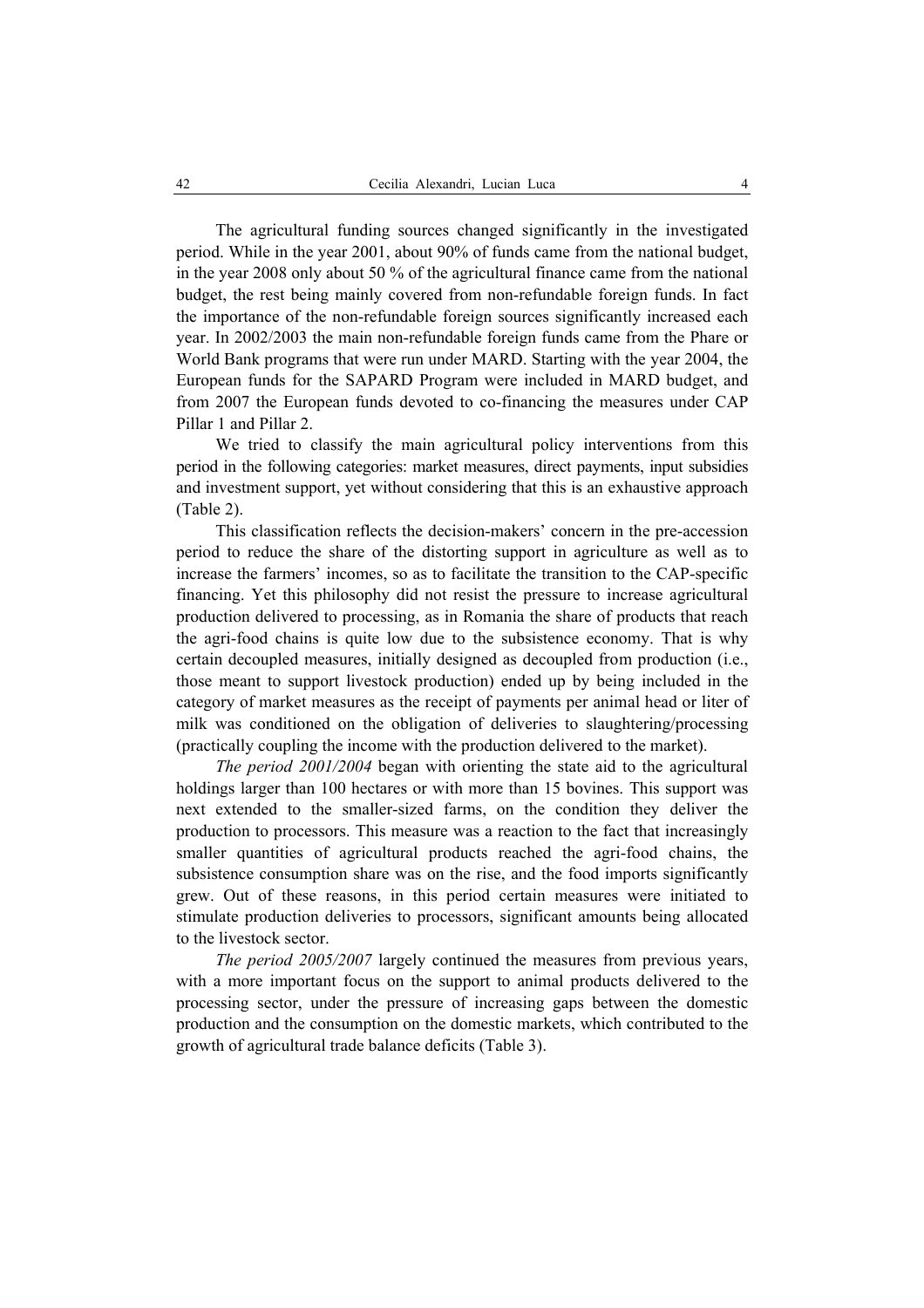| <b>FUNDED MEASURES</b>                             |                         | 2002                    | 2003           | 2004           | 2005                    | 2006                    | 2007                    |
|----------------------------------------------------|-------------------------|-------------------------|----------------|----------------|-------------------------|-------------------------|-------------------------|
| a) coupled (market) measures                       |                         |                         |                |                |                         |                         |                         |
| -subsidies to vegetable products for processing    | X                       | X                       | X              | X              | X                       | X                       | X                       |
| (mainly vegetables, fruit, potatoes, etc.)         |                         |                         |                |                |                         |                         |                         |
| -subsidies to milk delivered to processors         | $\mathbf X$             | X                       | X              | X              | X                       | X                       | X                       |
| -subsidies to animal production for slaughtering   |                         | $\overline{X}$          | $\overline{X}$ | $\overline{X}$ | $\overline{\mathrm{X}}$ | $\overline{X}$          | $\overline{\mathrm{X}}$ |
| -subsidies to storage costs for wheat              |                         | $\overline{\mathbf{X}}$ |                |                | $\overline{\mathrm{X}}$ |                         |                         |
| -subsidies to tobacco production                   |                         |                         |                |                | X                       | X                       | X                       |
| -subsidies to wine exports                         |                         |                         |                |                |                         | $\overline{\mathrm{X}}$ | X                       |
| b) decoupled measures                              |                         |                         |                |                |                         |                         |                         |
| -direct payments per hectare                       | $\overline{\mathrm{X}}$ |                         |                | $\overline{X}$ |                         | $\overline{\mathrm{X}}$ |                         |
| -animal genetic patrimony improvement              | $\overline{\mathrm{X}}$ | $\overline{X}$          | $\overline{X}$ | $\overline{X}$ | $\overline{\mathrm{X}}$ | $\overline{\mathrm{X}}$ | Χ                       |
| -payments per animal head                          |                         | $\overline{X}$          |                | $\overline{X}$ | $\overline{\mathrm{X}}$ | $\overline{X}$          | $\overline{X}$          |
| -support to small-sized farms (up to 5 ha)         |                         |                         | $\overline{X}$ | $\overline{X}$ | $\overline{\mathrm{X}}$ |                         |                         |
| -natural disasters                                 |                         |                         | X              | X              | X                       | X                       | X                       |
| -insurance premium subsidies                       |                         |                         | X              | X              | X                       | X                       | X                       |
| -support to the establishment of producers'        |                         |                         |                |                |                         | $\mathbf{X}$            | $\mathbf{X}$            |
| groups in vegetable and fruit farming              |                         |                         |                |                |                         |                         |                         |
| -stimulating the bovines raising in the mountain   |                         |                         |                |                |                         | X                       |                         |
| areas                                              |                         |                         |                |                |                         |                         |                         |
| -neutralization of waste of animal origin          |                         |                         |                |                |                         | X                       | X                       |
| -"Life annuity" program                            |                         |                         |                |                |                         | $\overline{X}$          | $\overline{\mathrm{X}}$ |
| -Credit Guarantee Fund for Sapard Program          |                         |                         |                |                |                         | Х                       | X                       |
| c) input subsidies                                 |                         |                         |                |                |                         |                         |                         |
| -price subsidies to certified seeds                | X                       | $\overline{\mathrm{X}}$ | $\overline{X}$ | X              | $\overline{\mathrm{X}}$ |                         |                         |
| -input subsidies in crop production                |                         | $\mathbf X$             | $\overline{X}$ |                | $\overline{\mathrm{X}}$ | X                       | X                       |
| -diesel oil subsidies                              |                         |                         | $\mathbf X$    |                | X                       | X                       | X                       |
| -chemical fertilizers free of charge for the small |                         |                         | $\overline{X}$ |                |                         |                         | X                       |
| farmers                                            |                         |                         |                |                |                         |                         |                         |
| -production credit subsidies                       |                         |                         |                | X              | Х                       | $\overline{\mathrm{X}}$ |                         |
| -subsidies for treatments on vine plantations      |                         |                         |                |                | X                       |                         |                         |
| -input subsidies in the mountain areas             |                         |                         |                |                |                         | X                       |                         |
| -irrigation water subsidies                        |                         |                         |                |                |                         | $\overline{X}$          | X                       |
| d) investment subsidies                            |                         |                         |                |                |                         |                         |                         |
| -buying tractors and agricultural machinery        | X                       | $\mathbf X$             | X              | X              | X                       |                         | X                       |
| -"Romanian Agriculture Development" Fund           |                         | $\overline{\mathrm{X}}$ |                |                |                         |                         |                         |
| -new irrigation equipment                          |                         |                         |                | X              |                         |                         |                         |
| -investments in equipment on dairy farms           |                         |                         |                | X              |                         |                         |                         |
| -farm endowments in the mountain areas             |                         |                         |                |                | X                       |                         | X                       |
| -establishment of vine and fruit-tree plantations  |                         |                         |                |                |                         | $\overline{\mathrm{X}}$ |                         |
| -purchase of breeding stock                        |                         |                         |                |                |                         | X                       |                         |
| -investments producers' groups                     |                         |                         |                |                |                         | $\overline{X}$          |                         |
| - Program Farmer, for co-financing Sapard          |                         |                         |                |                |                         | $\overline{X}$          | X                       |

*Table 2 Types of measures funded as state aid*

Source: MARD.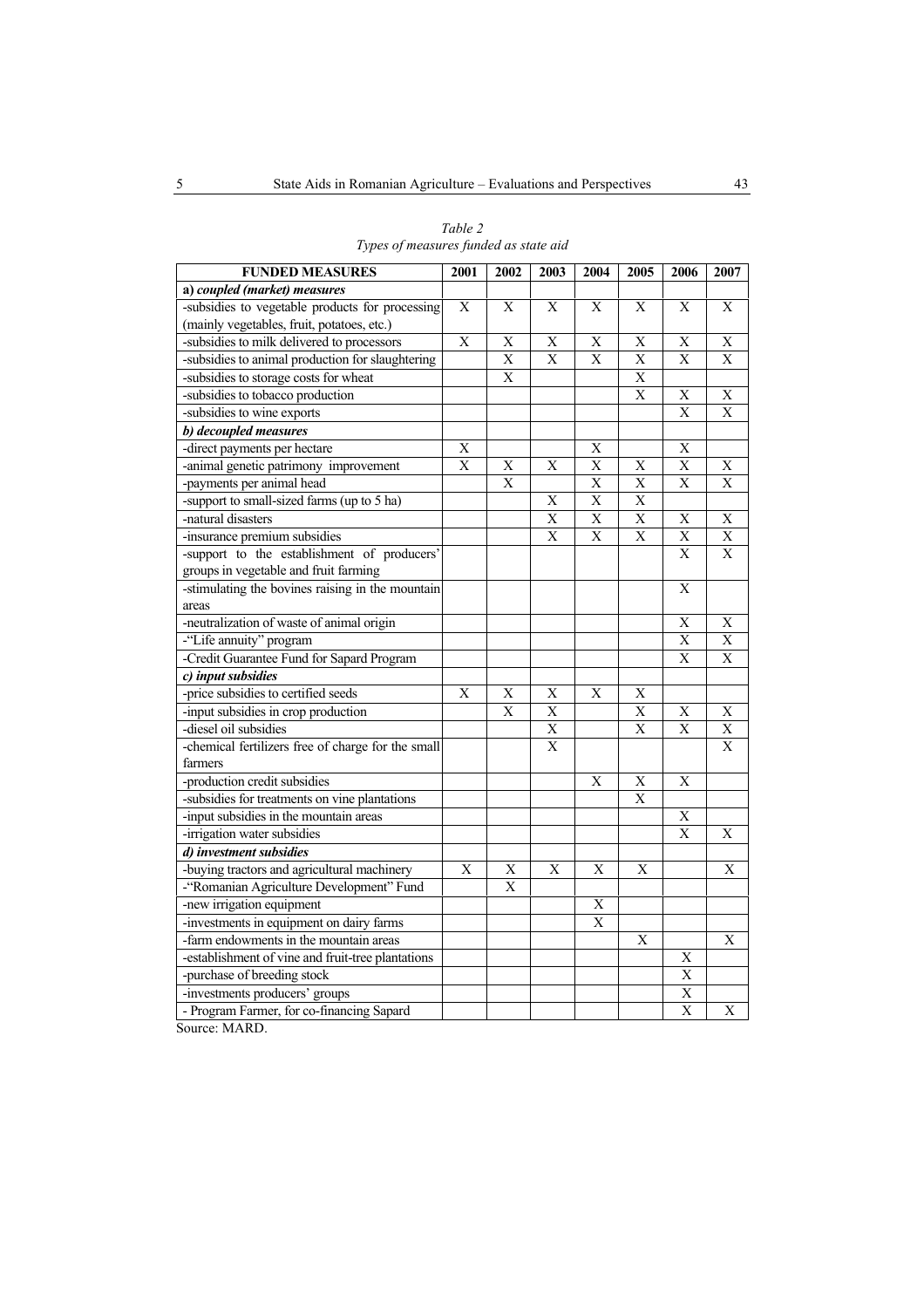|                                 | 2001  | 2002  | 2003  | 2004  | 2005   | 2006   | 2007   |
|---------------------------------|-------|-------|-------|-------|--------|--------|--------|
| Market measures $(\% )$         | 9.2   | 43.0  | 39.1  | 27.5  | 36.3   | 25.3   | 15,6   |
| Decoupled payments $(\% )$      | 79.4  | 3.6   | 25.6  | 59.0  | 25.0   | 27.0   | 31,5   |
| Input subsidies $(\% )$         | 10.0  | 25.4  | 34.8  | 5.1   | 35.1   | 24.3   | 43,6   |
| Investments $(\% )$             | 1.3   | 28.0  | 0.4   | 8.4   | 3.6    | 23.4   | 9,2    |
| Total (mil. RON) current prices | 735.9 | 643.5 | 921.0 | 908.8 | 2044.2 | 2149.6 | 3023,3 |

*Table 3 Structure of budgetary support in agriculture, in the period 2001-2007* 

Source: Processing of MARD data.

As a tendency, we can notice a gradual decrease in the share of market measures, up to16% in the year 2007, together with the maintenance of a relatively constant share of decoupled payments in the last years from 25% in 2005 to 31.5% in 2007. The input subsidies decreased in the year 2006, yet in 2007, due to the prolonged drought significant subsidies were received for the irrigation water as well as vouchers for the establishment of new crops in autumn, which increased the share of this type of subsidy in total support to a record level of about 44%. The investment aid experienced a special growth in the year 2006, due to the credits received by farmers for funding the SAPARD projects, under the Farmer Program.

### **3.1. Market measures**

The agricultural production support through price subsidies or payments per animal head for the animals for slaughtering was present throughout the period 2001/2007. This support was received in order to stimulate the agricultural production for processing and for sale, the largest amounts being devoted to animal production.

**Crop production** received support mainly through the payments per hectare, which we considered as decoupled payments. The market support received by crops was mainly focused upon certain groups of products, namely rice, sugar beets, flax and fiber hemp, glasshouse vegetables, wine grapes, soybean, hops, organic products, fruit, vegetables and potatoes for processing, mushrooms, etc. However, these products had a low share in the market financial support, generally under 20%. The remaining amounts were devoted to the support to animal production.

**Animal production** received price subsidies for the following products: milk, beef, pork, poultry meat. Starting with the year 2006, subsidies per ton of product were replaced by subsidies per animal head, for the production delivered to processing/slaughtering and for the milk complying with the quality standards. The subsidies were also extended to sheep and goats, fish and bee families. In the year 2007, complementary national direct payments were received in the livestock sector, for bovines and goats and hence the volume of support represented by the market measures in the livestock sector decreased to 85.1% of total fund allocated to market measures.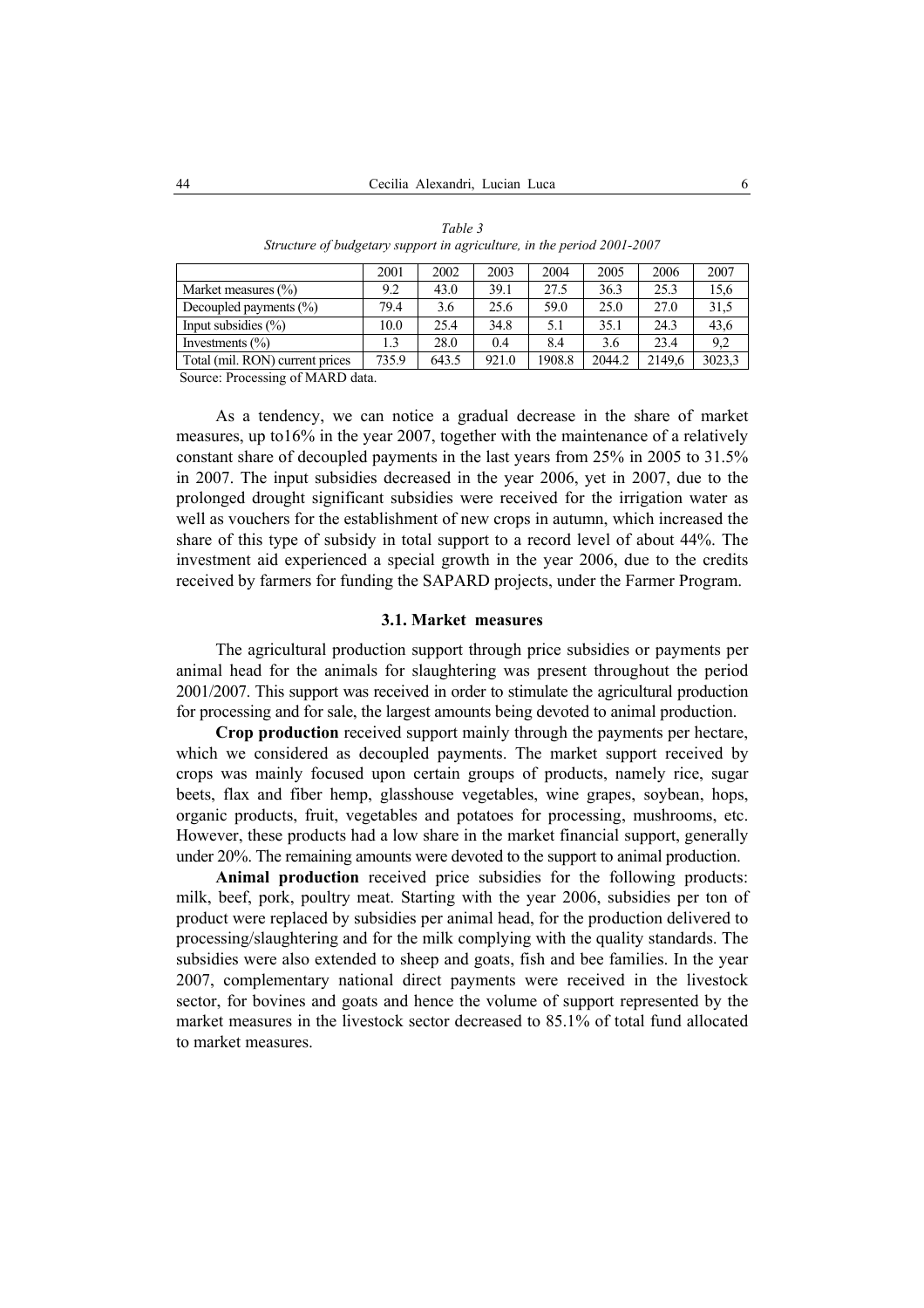The efficiency of market support measures has been contested by many specialists, as mainly the large farms benefited from such measures, which had large quantities of products that they could contract with processors and complied with the quality standards, following the investments made either with Sapard cofinancing or with their own funds. This situation is specific to the pig and poultry species, where the production for sale is concentrated on medium and large-sized specialized farms. However, the measures had a beneficial effect upon the increase of domestic supply in pig and poultry meat, as we shall next see. Yet in certain species (bovines, for example) most herds are found on the small and mediumsized farms, and the support measures for the animals for slaughtering or for the milk delivered to processors did not have the expected success, in the conditions of the farms that do not have specialized beef or milk production and are far from complying with the EU quality standards.

#### **3.2. Decoupled payments**

The decoupled payments received in the pre-accession period and in the first year after the accession had a different composition compared to what is usually meant by this concept in CAP, where only the payments per hectare or animal head are included, which are received independently of the volume of obtained production. Yet, here too, the payments per hectare or animal head prevail in the composition of decoupled payments, accounting for more than 60% in the years 2005 and 2006. Besides the compensations for natural disasters, which were significant mainly in the year 2007, the payments for the genetic patrimony protection, for the animal waste neutralization, the insurance premium subsidies, the credit fund for the Sapard projects, life annuity, etc. were also included here. The amounts devoted for the support to producers' groups are also included here, which have been promoted in recent years.

#### **3.3. Input subsidies**

Input subsidies accounted for 35.1% and 43.6% of total state support in 2005 and in 2007 respectively. It represented an important form of state support in agriculture, this type of interventions being much appreciated by farmers. Inputs were mainly subsidized through the intermediary of vouchers, which could be used for buying agricultural inputs such as seeds, fertilizers, pesticides. These were largely used in the period prior to 2001 and returned under the form of vouchers in the years 2005, partially in 2006 as well as in 2007. Besides vouchers, there were also other forms of input subsidies, such as electric power price subsidies for irrigations (2001–2007), diesel oil price subsidies, subsidies to certified seed production. We also included the production credit subsidies in this category.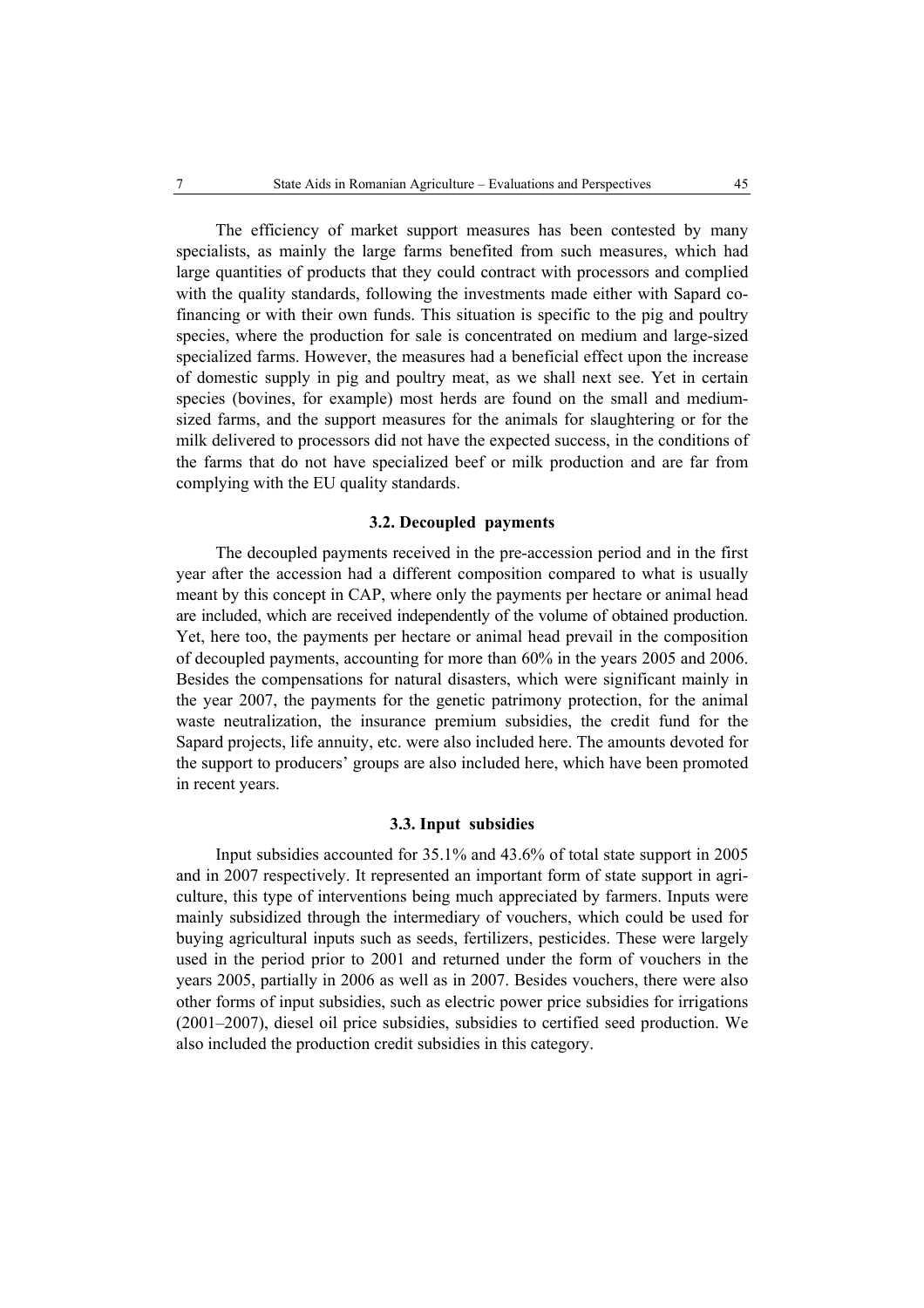#### **3.4. Investment subsidies**

The investment subsidies were mainly used for buying tractors, agricultural machinery and combines; in the years 2001 and 2002 the subsidies were conditioned on buying Romanian products. The investment subsidies were also granted to producers from the mountain areas, for the new irrigation equipment, dairy farm equipment, establishment of new vine and fruit-tree plantations, for breeding stock herds. At the same time, for increasing the absorption capacity of Sapard funds, the Farmer program was established by which credits at preferential interest rate were provided to farmers who wanted to access the Sapard funds (co-financing part).

# **4. EVALUATION OF THE EFFECTS OF BUDGETARY EXPENSES FOR AGRICULTURE**

The successive governance programs designed in the years 2001 and 2004 specified the increase of **population's food self-sufficiency from domestic production** as main objective of the budgetary support to agriculture. For this purpose, a series of measures were financed having in view the increase of deliveries to the market, together with the quality increase of agricultural products in conformity with the European standards. This type of measures was used both in crop production (cereals, mainly potatoes, sugar beet, vegetables, fruit, mushrooms etc.) and mainly in livestock production (pork, poultry meat, beef, milk, fish etc.). We tried to find the response of farms to this type of measures at the level of agricultural production, farmers' incomes and finally at the level of final consumption and of the agricultural balance by products.

However, it is quite difficult to identify a quantitative link between the level of subsidies for a certain product (meat or milk or vegetables for example) and the expected effect (for example the level of agricultural production or of the selfsufficiency in covering the consumption needs). This because in such an equation there are numerous other influence factors and furthermore, not only the entire volume of a certain agricultural product has been subsidized, but only that part devoted to processing or slaughtering in authorized slaughtering units (in the case of animal production).

#### **4.1. Subsidies/meat and milk production relation**

We next tried to establish an eventual quantitative link between the volume of subsidies provided to the main animal products and the physical meat and milk production.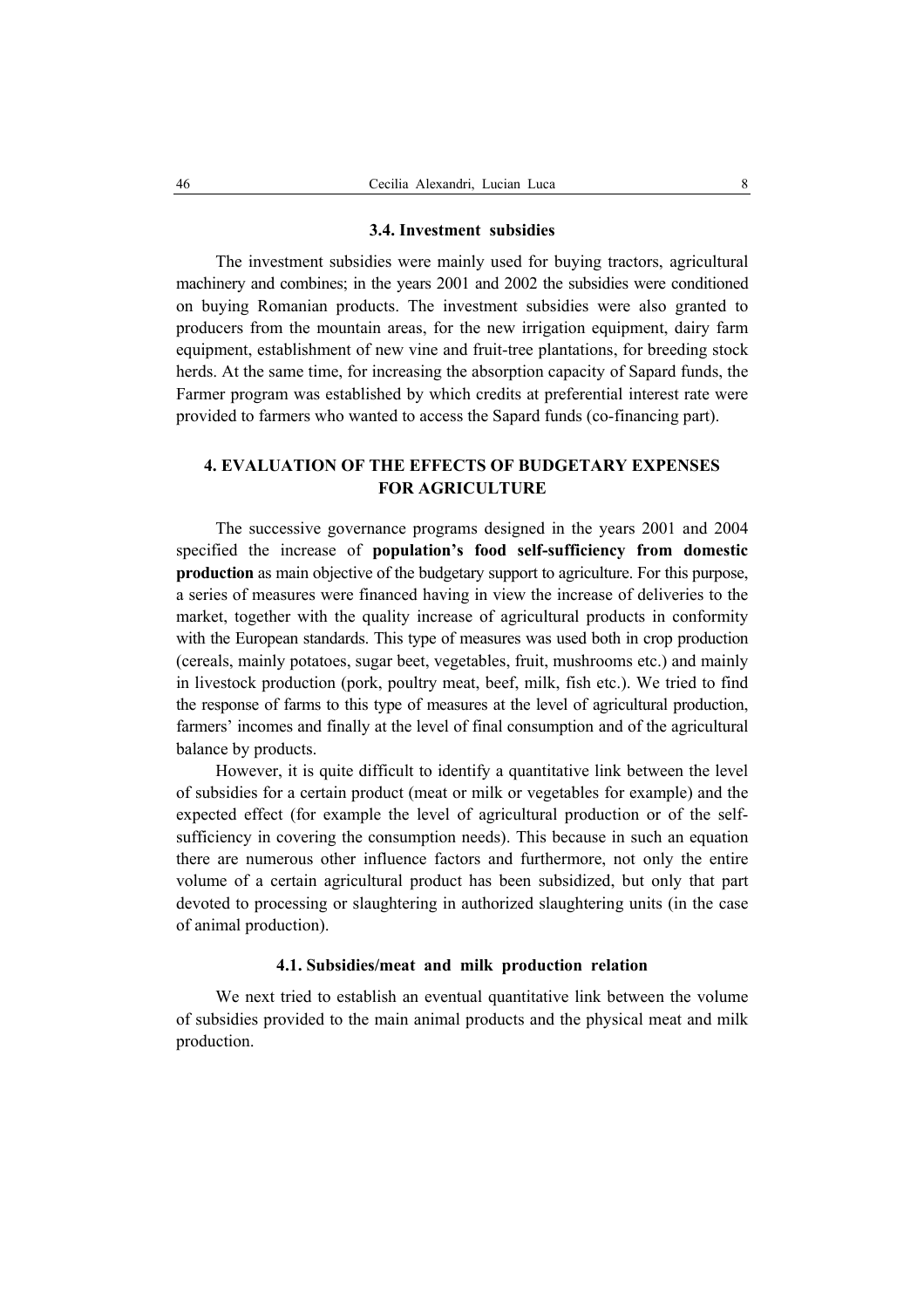|                                                                                        |       |       |       |       |        |        | % as compared to subsidy from previous year |
|----------------------------------------------------------------------------------------|-------|-------|-------|-------|--------|--------|---------------------------------------------|
|                                                                                        | 2002/ | 2003/ | 2004/ | 2005/ | 2006/  | 2007/  | Correlation                                 |
|                                                                                        | 2001  | 2002  | 2003  | 2004  | 2005   | 2006   | coefficient                                 |
|                                                                                        |       |       |       |       |        |        | with physical                               |
|                                                                                        |       |       |       |       |        |        | output                                      |
| Total subsidy for animal production, 373.0                                             |       | 44.1  | 22.5  | 32.4  | 5.9    | $-4.3$ |                                             |
| of which:                                                                              |       |       |       |       |        |        |                                             |
| - Meat subsidy                                                                         | 631.7 | 64.3  | 22.5  | 48.9  | 12.3   | $-7.4$ | 0.659/0.971                                 |
| - Milk subsidy                                                                         | 232.6 | 26.0  | 16.3  | 18.7  | $-4.6$ |        | $-0.023/0.032$                              |
| $\mathcal{L}_{\text{out}}$ $\mathcal{L}_{\text{noncon}}$ $\mathcal{L}_{\text{noncon}}$ |       |       |       |       |        |        |                                             |

| Table 4                                                           |
|-------------------------------------------------------------------|
| Yearly variation rates of subsidies received by animal production |

Source: Processing of MARD data

The evolution of animal subsidy, expressed in constant prices, reveals an attenuation of the increase of such intervention type in recent years and even a decrease in the year 2007 compared to the previous year in real terms, under the inflation rate influence. At the same time, due to the implementation of the farm payments (complementary payments from national funds) in the year 2007, it is normal that the importance of direct support measures diminishes. The milk subsidy also experienced certain fluctuations in this context, and the influence of inflation from recent years cannot be overlooked in explaining this phenomenon. What is significant in table 4 is the fact that there is still a quite strong statistical link between the growth rate in meat production and the level of subsidy of 0.659 for the 2001/2007 data series and 0.971 for the 2001/2006 series. This means that the measures stimulating the deliveries of animals to slaughtering units have had a positive influence upon meat production. As for milk production, there is no link with the subsidy level. This may be explained by the fact that only a low share of milk production is subsidized, namely the milk quantity that goes to the processing units (about 30% according to estimations).

If we had to evaluate the success of the animal production support measures according to the criterion of consumption coverage by domestic production, we can notice that there was only a partial coverage: although the domestic meat production increased in the last investigated year (2007), consumption increased to a larger extent, due to the increase in the population's incomes, so that the deficits grew larger (Table 5).

| $\mu$ main products of animal origin (70) |       |       |       |       |  |  |  |
|-------------------------------------------|-------|-------|-------|-------|--|--|--|
|                                           | 2004  | 2005  | 2006  | 2007  |  |  |  |
| Meat total, of which:                     | 78.9  | 74.7  | 68.6  | 72.1  |  |  |  |
| <b>Bovines</b>                            | 97.3  | 85.1  | 74.9  | 83.2  |  |  |  |
| Pigs                                      | 76.3  | 72.0  | 101.4 | 97.8  |  |  |  |
| Sheep and goats                           | 104.3 | 100.0 | 103.1 | 133.4 |  |  |  |
| Poultry                                   | 70.2  | 70.1  | 62.7  | 72.1  |  |  |  |
| $-Milk$                                   | 124.4 | 127.4 | 129.3 |       |  |  |  |
| $-$ Butter                                | 79.3  | 69.1  | 64.7  |       |  |  |  |

*Table 5 Evolution of population's consumption coverage by domestic production for the main products of animal origin (%)a)* 

<sup>a)</sup> Calculated as consumption availabilities to domestic production ratio. Source: Food Balances, 1990-2007, National Institute for Statistics.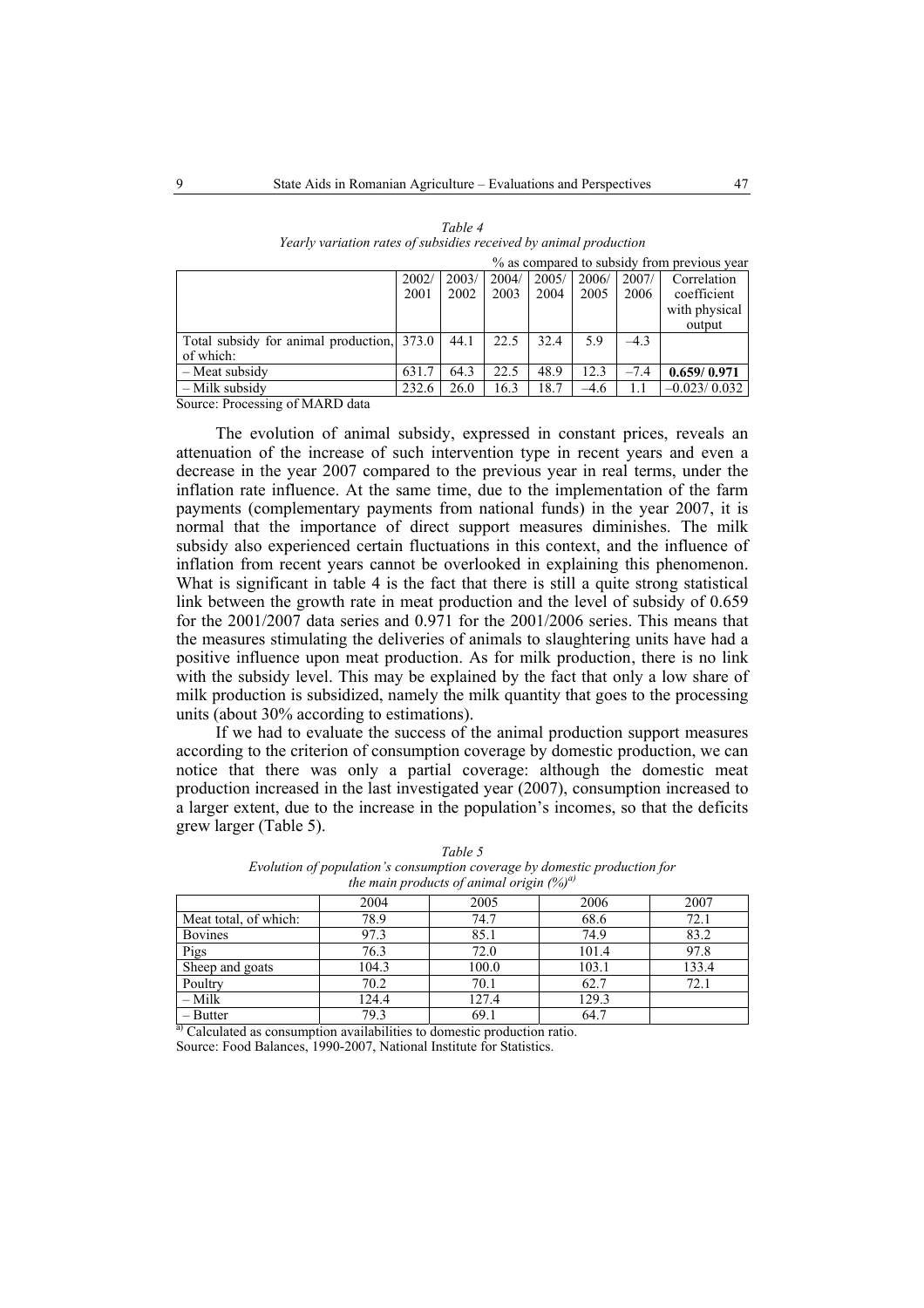A relative improvement was noticed in the case of pork, in the last years, which is on top of the list of Romanians' meat consumption preferences. In poultry meat instead, significant deficits were maintained between production and consumption, despite the support measures for the slaughtered meat production, throughout the investigated period. In total subsidies received for the animals delivered to the slaughtering units, more than 50% were devoted to the poultry meat; the support to this sector was also determined by the problems that appeared here in the period 2005/2006, i.e., the avian influenza cases (Graph 1).



Source: Processing of MARD data.

Graph 1. Evolution of subsidy received for the animal deliveries to slaughtering units.

#### **4.2 Input subsidy and its beneficiaries**

We shall next present certain aspects related to the input subsidy impact upon the farms of different sizes, in the autumn of 2007. The inputs were subsidized mainly by granting vouchers to farmers for the purchase of diesel oil, seeds, chemical fertilizers and pesticides. The total value of support reached about 418 million euros, and these inputs were used on an area of about 3 million hectares, about 140 euros/ha on the average. The modality in which these vouchers were used was evaluated on the basis of the data centralized by the Agency of Payments and Intervention in Agriculture (APIA).

The results reveal the fact that the main beneficiaries of this type of support were the medium/large-sized farms, from the size category 100-1000 ha and over 1000 ha, which benefited from 60% of the support (Graph 2). In the conditions of Romania's agrarian structure, the farms from this size category cover about 32% of the arable land area.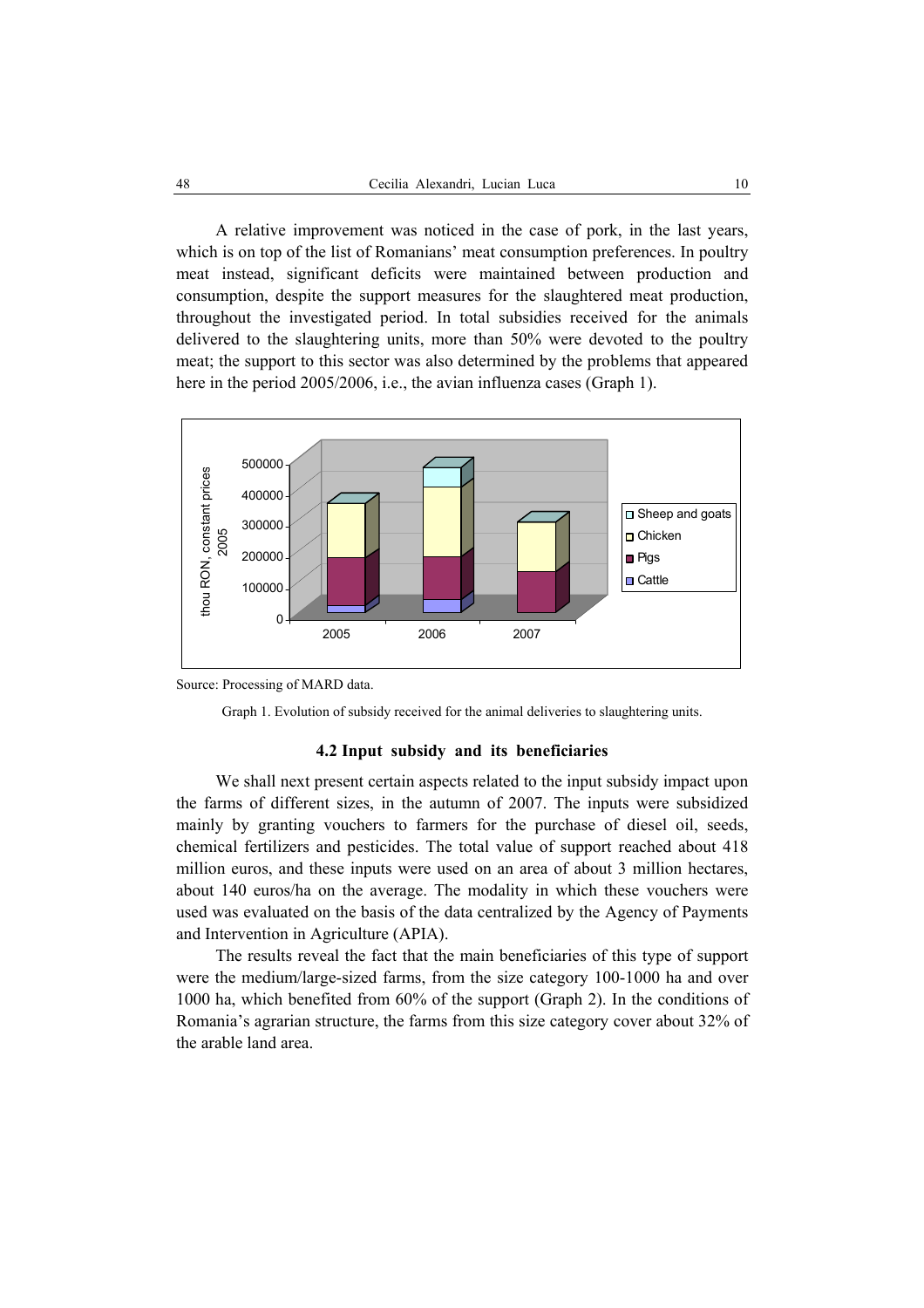Vouchers were first used for buying fertilizers (39% of total value), next for buying certified seeds (34%) and diesel oil (23% of total value). The amount dedicated to buying pesticides totaled about 4% of total value of vouchers (Graph 3).



Source: APIA data.

Graph 2. Distribution of support under voucher form, by farm types.



Source: APIA data.

Graph 3. Destination of vouchers, by input types, autumn campaign, 2007.

The distribution of purchased inputs, by farm size categories, reveals the prevalence of certified seeds for the small-sized farms (0–5 ha); this option was also the result of the fact that the use of the certified seeds was also a condition for receiving these vouchers (Graph 4).

For the farmers larger than 5 ha, the structure of inputs purchased on the basis of vouchers is 30-34% for seeds, 37-40% for fertilizers, 25–28% for diesel oil and 2–4% for pesticides. Only the very large-sized farms, with over 1000 hectares have a slightly different structure of input consumption, as the share of fertilizers reaches 46% and the pesticides 9%. 81% of the pesticides bought on the basis of vouchers went to the farms with over 100 hectares.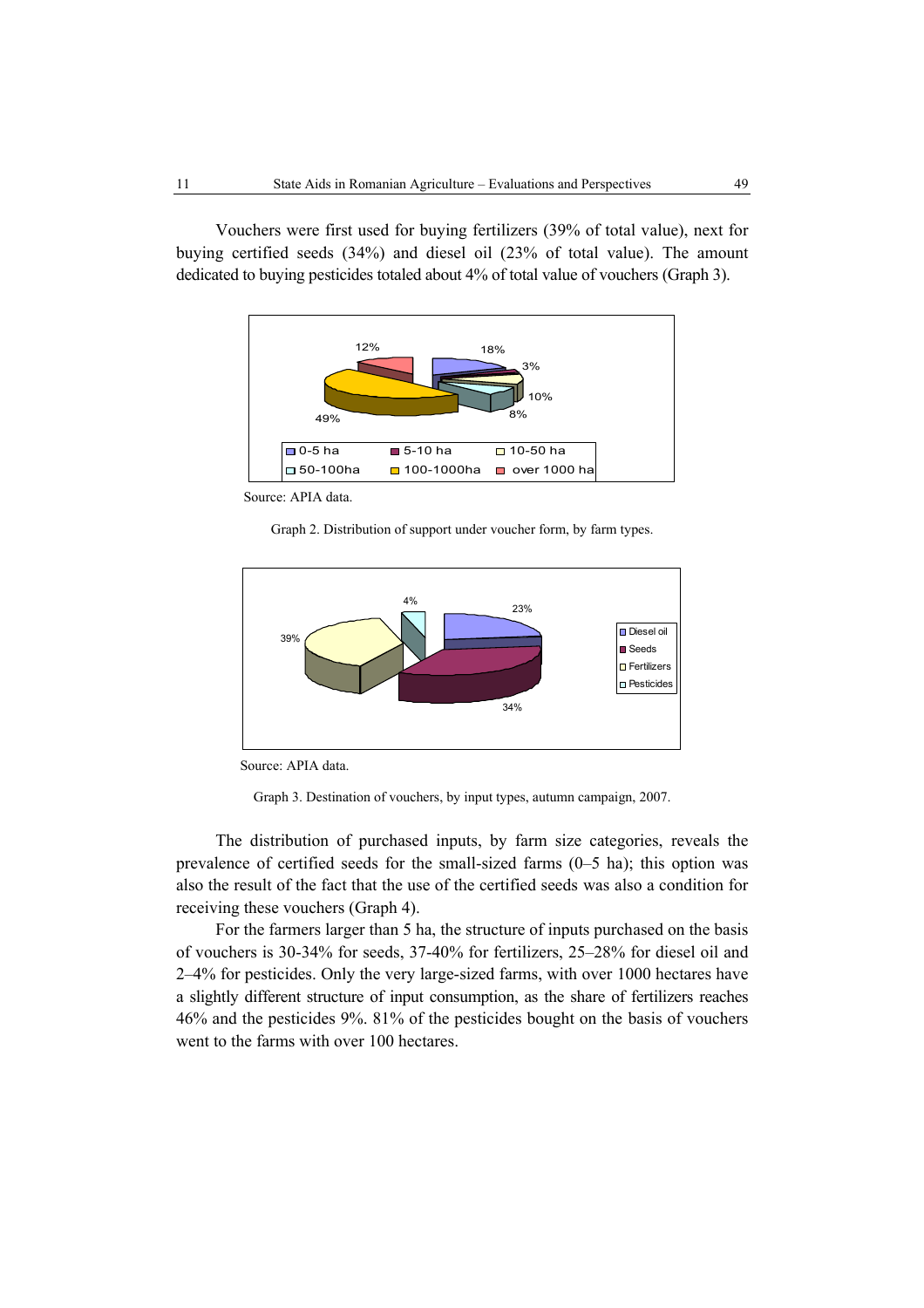

Source: APIA data.

Graph 4. Structure of purchased inputs in relation to the farm size, in the year 2007 – as % of total amount spent by each farm size category.

Finally we can say that although the receipt of these vouchers had a distorting effect upon the markets, their presence for a medium period of time (about 3–4 years) had beneficial effects at farm level, mainly in the case of small and medium-sized farms. In this way, these farms benefited from support for the initiation of agricultural campaigns and at the same time the farmers got used to using quality inputs, and we refer here to certified seeds and even fertilizers. We think that for the smallsized farms these vouchers represented a form of promoting modern technology in the crop production sector.

## **5. EVALUATION OF THE SUPPORT RECEIVED BY FARMERS, ON THE BASIS OF CASE STUDIES**

In order to know the farmers' point of view on the support received from the state in recent years (2007/2008) and to find out their opinions on the agricultural policy and the future of agriculture in general and of the farm in particular, a series of case studies were conducted in several regions of the country. The field surveys had in view medium to large-sized farms, with commercial production, specialized in a certain product, namely: cereals and oilseeds, vegetables, potatoes, fruit, wine, milk, bovines for meat production, pigs, sheep and chicken. The managers and/or accountants from these units were interviewed, and the applied questionnaires referred to, among other things, the subsidies received in the year 2007, the production costs and selling prices (where possible), as well as a series of general opinions on the current economic issues and agricultural policy.

At question 1 we highlight the answers indicating the vulnerability to extreme weather conditions (drought) and to the high prices of agricultural inputs. The problems related to the production sale are also critical problems and were mentioned under different forms by each interviewed subject. The most critical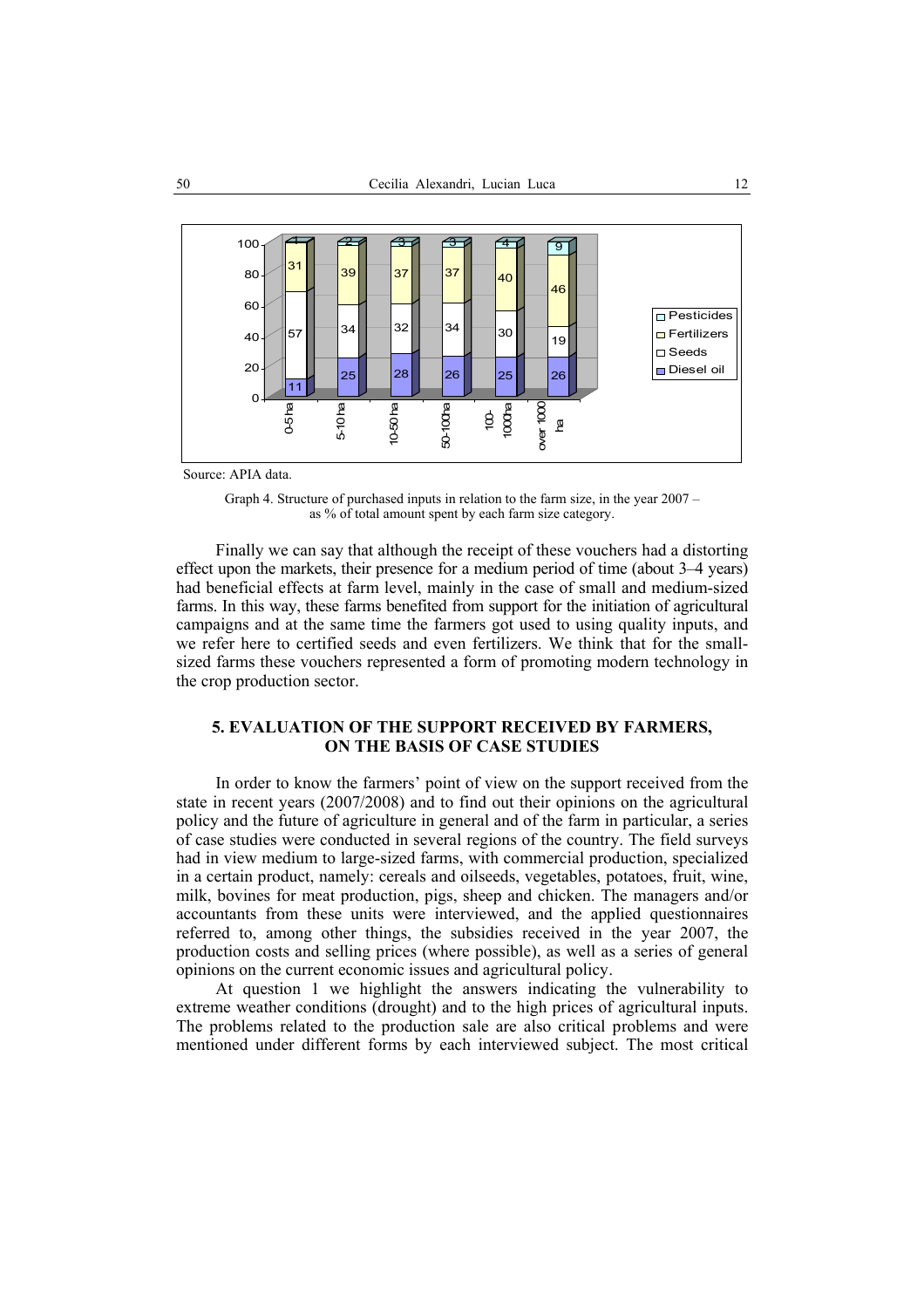problems related to production sale were noticed in the case of potatoes, vegetable and fruit farmers and are mainly determined by the low prices offered by processors/wholesalers under the pressure of similar products coming from the neighbour EU countries that entered Romania without customs duties (Hungary, Poland), which receive larger subsidies per hectare (and on due time), compared to the Romanian farmers.

At question 2 the answers reveal that the most appreciated support measure in the period 2006/2007 was the **commodity subsidy**, which was received for a series of products delivered to processing (namely vegetables, fruit, potatoes, etc.), as well as for the conform milk, bovines, pigs, sheep delivered to slaughtering units and the slaughtered broilers.

The vouchers received in the autumn of 2007 and the payments per hectare were also highly appreciated.

The answers to question number 3 reveal the continuity desire, as about one third of the interviewed persons would like the continuation of the current support form, funded as state aid. At the same time, the continuation of the commodity subsidy and vouchers is desired, by which the inputs are practically subsidized. With regard to the commodity subsidy, there were farmers who asked for an increase of this subsidy type (for the production of broilers). There is also an option to maintain the potatoe seed subsidy.

At question 4, an interesting proposal was to grant the commodity subsidy for the quantity delivered on invoice basis. This proposal mainly came from the producers of vegetables, potatoes and fruit, who have to face (unfair) competition on the market from products for which no VAT or other taxes are paid.

|                  | <b>Ouestion</b>                                                       | First three answers, in the order of frequency       |  |  |  |  |
|------------------|-----------------------------------------------------------------------|------------------------------------------------------|--|--|--|--|
| 1.               |                                                                       | Drought and other unfavourable weather conditions    |  |  |  |  |
|                  | What factors hindered the activity of farms in High input prices      |                                                      |  |  |  |  |
|                  | the year $2007$ ?                                                     | Problems related to production sale (low prices, low |  |  |  |  |
|                  |                                                                       | number of processors etc.)                           |  |  |  |  |
| 2.               |                                                                       | Commodity subsidy                                    |  |  |  |  |
|                  | What support measures helped you the most in-<br>the years 2007/2008? | Vouchers from the autumn of the year 2007            |  |  |  |  |
|                  |                                                                       | Payments per hectare                                 |  |  |  |  |
| 3.               | What support measures you would like to be-                           | All measures                                         |  |  |  |  |
|                  | continued in the year 2009?                                           | Commodity subsidies                                  |  |  |  |  |
|                  |                                                                       | Vouchers                                             |  |  |  |  |
| $\overline{4}$ . |                                                                       | Diesel oil subsidy should be granted for the whole   |  |  |  |  |
|                  |                                                                       | quantity used for different crops and in livestock   |  |  |  |  |
|                  |                                                                       | production                                           |  |  |  |  |
|                  | What new support measures would you like?                             | Simplification of procedures for access to funds for |  |  |  |  |
|                  |                                                                       | the purchase of agricultural equipment and machi-    |  |  |  |  |
|                  |                                                                       | neries                                               |  |  |  |  |
|                  |                                                                       | The commodity subsidies should be received for the   |  |  |  |  |
|                  |                                                                       | quantities delivered under invoice and not for the   |  |  |  |  |
|                  |                                                                       | quantity delivered to processing                     |  |  |  |  |

*Table 6 Answers to certain questions applied in the case studies*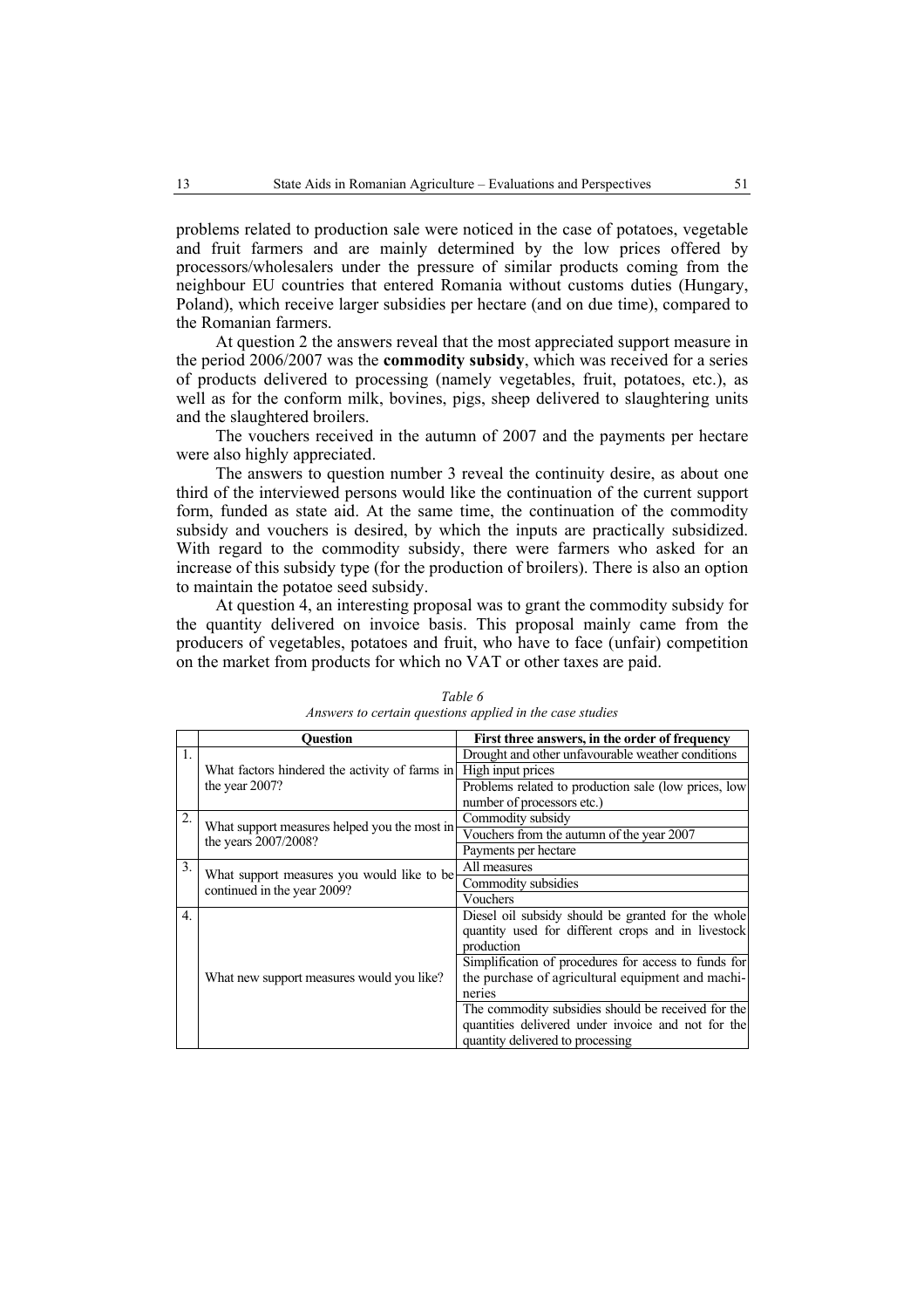There were also frequent suggestions to reduce bureaucratic procedures related to the access to funds from Sapard and National Rural Development Plan, as well as to stabilize the grain market, from the part of managers on the livestock farms who experienced significant increase of feed prices in the last year.

### **6. SCENARIOS FOR THE MARD BUDGET IN 2009**

The objective of this study, which was desired by the decision-makers from the Ministry of Agriculture, was to design certain scenarios referring to the measures that could be funded in the year 2009, from the national funds. The year 2009 will be the last year when Romania can finance specific/national measures in agriculture, used in the pre-accession period, from the **state aid category,** without notification to the European Commission. These amounts will add to the amounts received from the European Union, for support to market measures, payments per hectare, and funding the rural development measures. In addition to the measures from the state aid category, Romania can finance that top-up of maximum 30% of the level of the payment per hectare (SAPS scheme), which in the period 2007/2008 was used for increasing the level of the payments per hectare and for providing direct payments to the bovine and sheep farms.

The support received by agriculture, under the state aid form, has been quite significant in recent years, and hence giving up this type of support will adversely impact the farms that benefited from it. In this respect, there are certain sectors that will be seriously affected, and we mention here the pork and poultry sectors, that will not be able to receive subsidies per animal head delivered to slaughtering and any other type of market subsidies, except for exceptional cases.

The state aid diminution will practically mean a *quite consistent diminution of farmers' incomes* if we have in view the fact that in the year 2006, the measures that were financed from the national budget accounted for about 8% of the Gross Value Added in agriculture.

At the same time, the subsidies to the livestock sector from the top-up from the national funds, which is mainly devoted to direct payments for bovines and sheep, will also diminish in time, beginning with the year 2014, as the funding of direct payments from European funds increase (Graph 5).

The amounts approved by the European Commission for farmers, as direct payments per hectare for 2007 are the following: about 98 euros per hectare (50.55 euros from EU funds and 47.51 euros top-up from national funds). We designed two scenarios that attempt to describe and evaluate two opposite situations:

A. *continuity scenario* – that envisages to maintain the main measures that were funded from the state budget in the pre-accession period;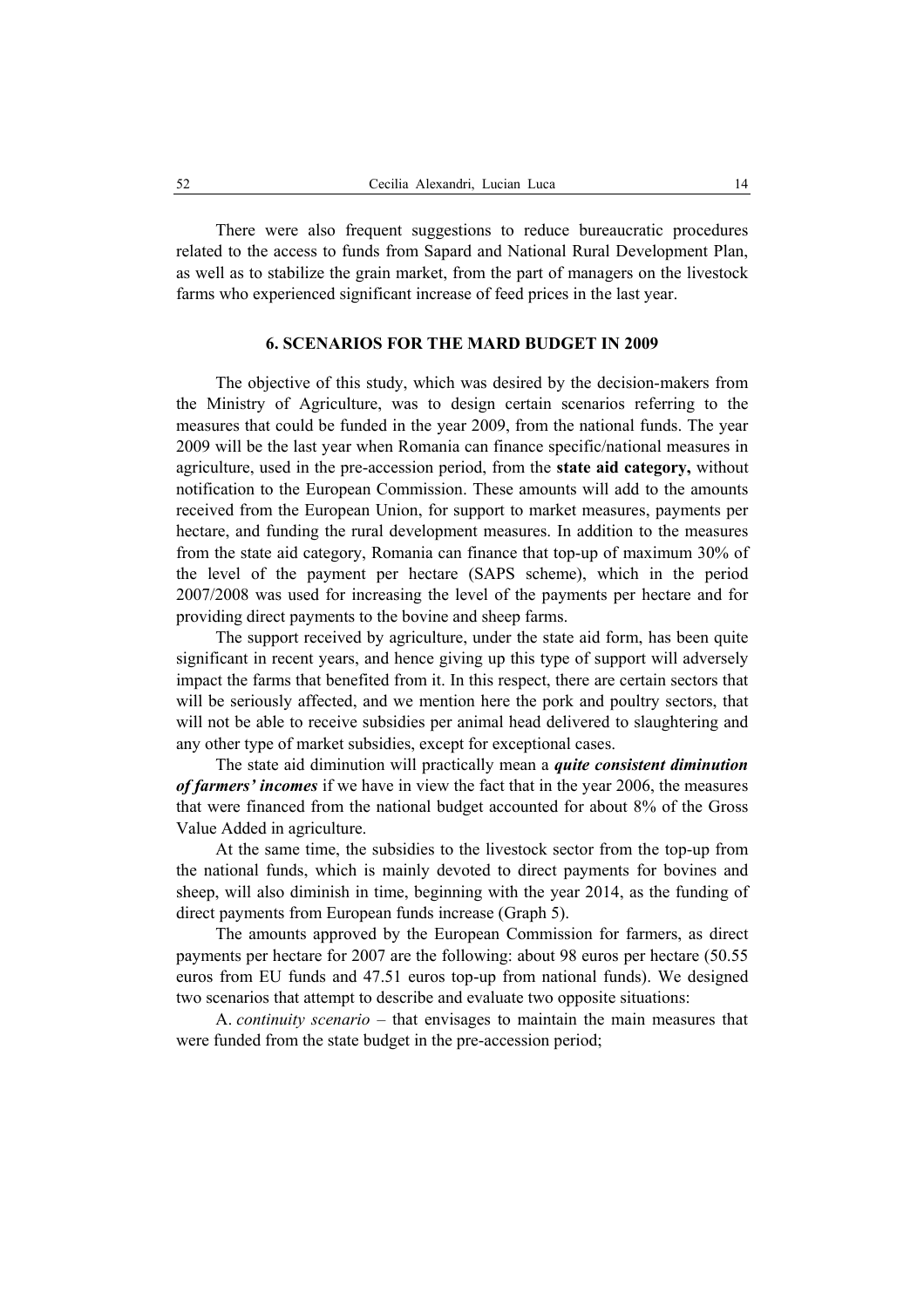B. *accelerated harmonization with CAP scenario*, which starts from the idea of partially giving up the measures that had been financed until 2009, under the form of market measures, and of introducing mainly decoupled measures and measures that can benefit from state aid, in conformity with the CAP provisions.



Source: MARD data.

Graph 5. Agricultural finance under Pillar 1: European funds and national top-up.

### **A. Continuity scenario**

The scenario starts from the idea of preserving, in general, the priorities of the years 2007/2008, in conformity with the opinion of most farmers interviewed during the case study. At the same time, we considered that such an approach is quite beneficial, due to the vulnerability of certain sectors of the Romanian agriculture as well as to the higher level of the payments per hectare received by the farmers from neighbour EU countries, such as Hungary and Poland, whose products have a competitive advantage compared to the similar Romanian products. Furthermore, such a continuity scenario is mostly plausible, as it represents, until a certain moment, the equilibrium between the budgetary availabilities and the expectations of the main sectors/groups in agriculture, these measures being largely negotiated with the professional associations, trade unions, stakeholders, etc. The use of such a scenario for the substantiation of the budget for 2009 has both advantages and disadvantages. The main advantage is the fact that the Romanian state, to the extent it has the necessary financial means, can help certain vulnerable sectors of Romanian agriculture. The main disadvantage is that after the year 2009, only certain measures that are considered compatible will receive state aid, or only *de minimis* aids will be provided. The remaining support will be represented by finance from CAP and of course, the top-up plus co-financing for the rural development measures.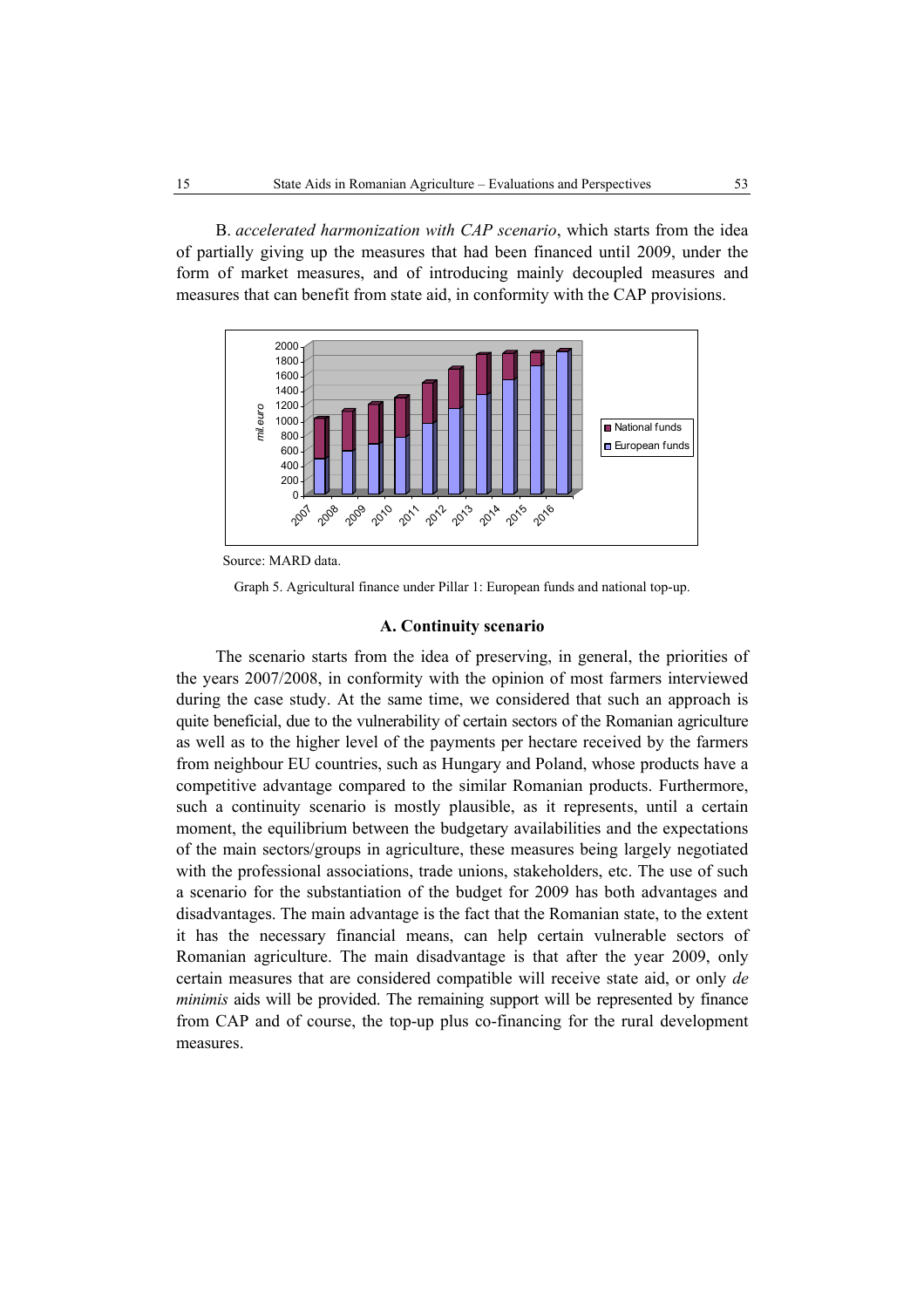As farmer support measures in the year 2009 we propose the following:

### *A.1. Support to livestock farmers*

- a) for the genetic quality improvement of livestock herds, in all species;
- b) for the initiation of a national program (for insemination) in the meat bovines, so that to create the premises for bovine farms specialization in meat production (small and medium-sized farms) or milk production (medium and large-sized farms);
- c) continuation of the price support scheme for the animals delivered to slaughtering units, mainly in the pig and poultry species;
- d) topping up the direct payments from national funds for the bovine and sheep farms (Farm Registry).

Livestock production in Romania experienced strong decline after the restructuring produced in the period 1998–2000. The rehabilitation and support measures from the part of the state, which were in place throughout the period 2001–2008, had a positive effect upon the domestic meat supply, which was also highlighted in the present study, where a positive correlation was found between the meat subsidy rate and the growth rate of the slaughtered production. At the same time, in recent years, an increase of population's consumption coverage from domestic resources was noticed, mainly in pork. That is why we consider it beneficial to maintain these measures for one year more.



Source: Data from case studies.

Graph 6. Poultry meat profitability.

The level of support by species is debatable, as **no highly accurate information is available on the production costs and profit with and without subsidy.** During the field surveys, the visited units were medium/large-sized units, and some of them used modern technology, at European standards. The received information regarding the level of costs and profits reveal that certain units could do well without subsidies, while other units could not (Graphs 6 and 7).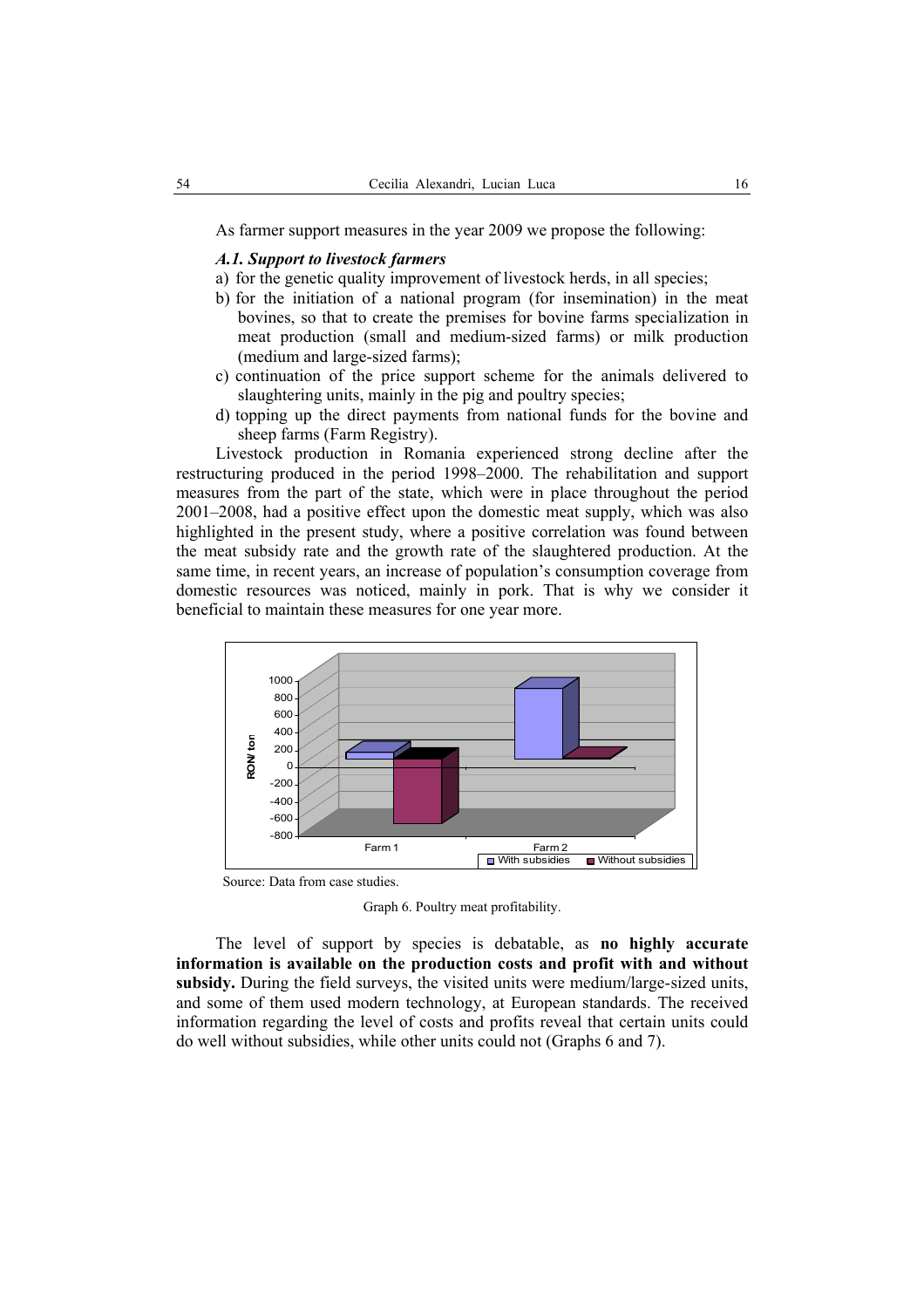

Source: Data from case studies.

Graph 7. Pork meat profitability.

We mention that there is no highly accurate information on this subject in our country at present, and these could have been provided only, for example, by the FADN network, which should be representative at national level.

In any case, the level of pork prices on the Romanian market is higher than that in EU; out of this reason, we could mention that there is a problem at the moment with the pig meat costs, mainly determined by the feed expenses (which represent 56% of costs) – but we do not have a representative situation at national level.

That is why we propose to maintain the subsidies for livestock production at the level of those from the year 2008, mainly for the pork and poultry meat production consolidation, as this is the last year when these can be received;

*A.2. Support for the initiation of the campaign of autumn 2009, under the voucher form*; providing vouchers for input procurement, i.e., certified seeds, fertilizers, diesel oil and pesticides, yet their value may be lower than that in the year 2007 – about 80–100 euros/ha. Although this represents a distorting (and hence controversial) type of support, it contributed to the increase of input use on farms (fertilizers consumption increased in last years), and even the small/mediumsized farms used certified seeds and fertilizers. Although in the next period the payments per hectare (from European and national funds) will increase each year, there are worries that the small and very small farms will use this type of support for non-production purposes. That is why we consider it useful to provide this type of support once again so that the farmers get used to use production inputs.

*A.3. Subsidy for production deliveries on invoice basis, for potatoes, vegetables, fruit, mushrooms, etc.* This subsidy has been provided so far only for the production delivered to processors. The subsidy provided only for the products that reached the processing units are less favourable for the sector, because: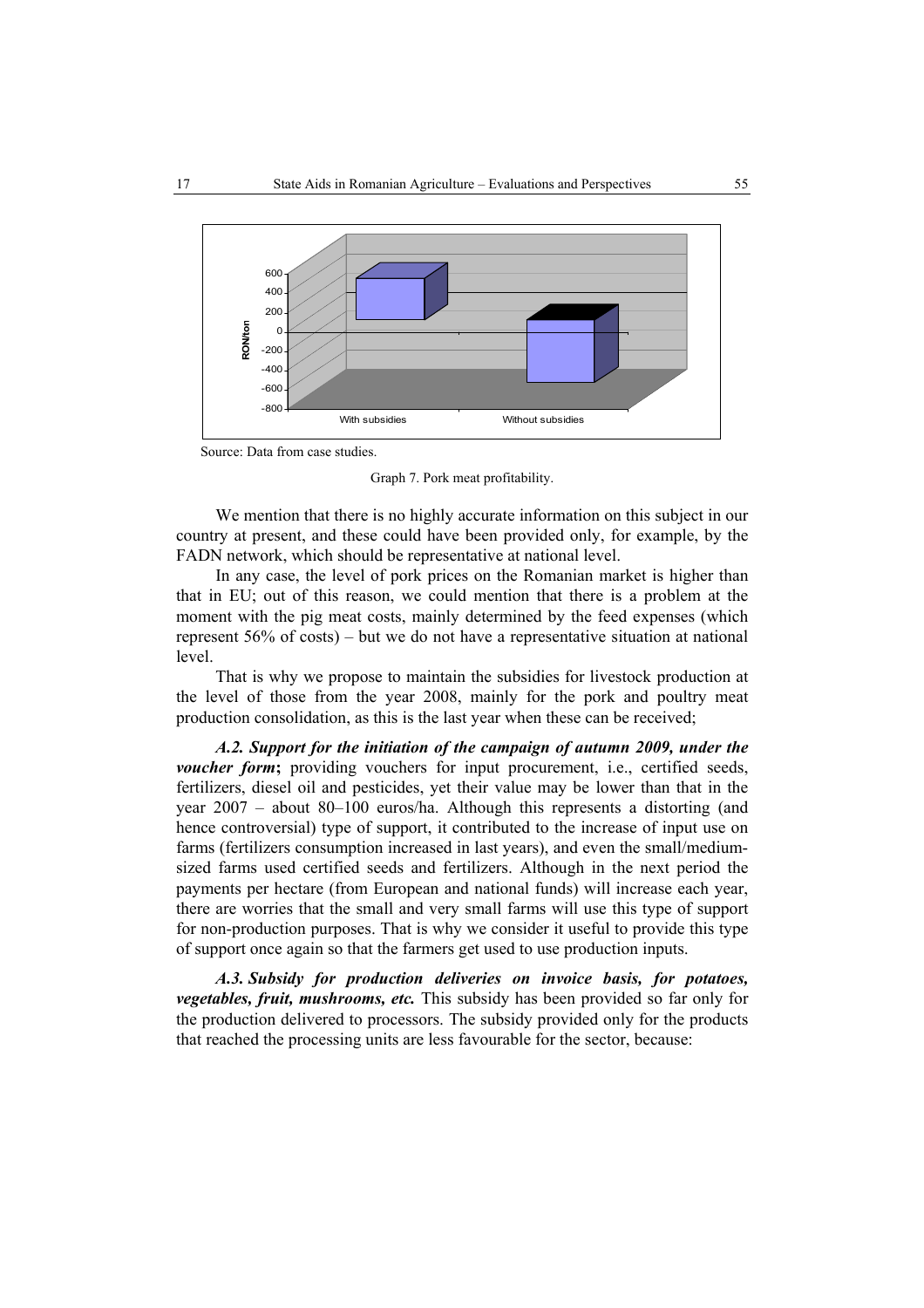- the processing capacities for vegetables/fruit/potatoes have been reduced in recent years;
- the contracts with the processing units are not favourable for farmers, as there were situations when these refused, from different reasons, to take over the commodities that had been already contracted, and a trial in court between a factory and a farmer can last several years, and the farmer can go bankrupt meanwhile;
- for a large part of the products that reach the town markets (about 30% in the case of potatoes) no VAT is paid, and the farmers who deliver products on invoice basis are disadvantaged with regard to prices.

*A.4. Providing diesel oil subsidy, the value of which should take into consideration the real consumption per hectare by each crop* (i.g., in potato farming, vegetable farming, viticulture, fruit-tree farming), *or excise tax diminution in diesel oil.* The farmers received a price subsidy for diesel oil amounting to 1 RON/liter, for which the technological consumption for the field crops was used as reference. In the sectors such as fruit-tree farming, potato growing, viticulture, the diesel oil consumption per hectare can be even higher, also depending upon the number of photo-sanitary treatments that are applied each year. That is why, the farmers consider that part of their products have higher costs compared to the similar products from the EU, also due to the fact that in Romania diesel oil is subsidized to a much lower extent. There is also a proposal referring to subsidizing the diesel oil used in the livestock sector.

### *A.5. Measures for increasing production commercialization through:*

– encouraging investments for the producers' groups by co-financing certain investments in warehouses for cereals, washing, sorting and packaging equipment for potatoes, vegetables and fruit production, cold storage facilities for fruit and vegetables, cold transport means etc.

#### *A.6. Medium/long plan for land consolidation through:*

- increasing the value of the present life annuity;
- implementation of measures for early retirement and setting-up of young farmers;
- fiscalization of incomes and properties in agriculture.

Romania is confronted with a relatively fragmented agrarian structure and with old aged population employed in agriculture. In order to increase the farm size, together with the retirement of elderly people from the agricultural activities, the Life Annuity program was adopted. However, the amounts provided under this program are very low, and they become uninteresting at the moment when the payments per hectare are provided from EU funds. We propose a twofold increase of the of life annuity in 2009.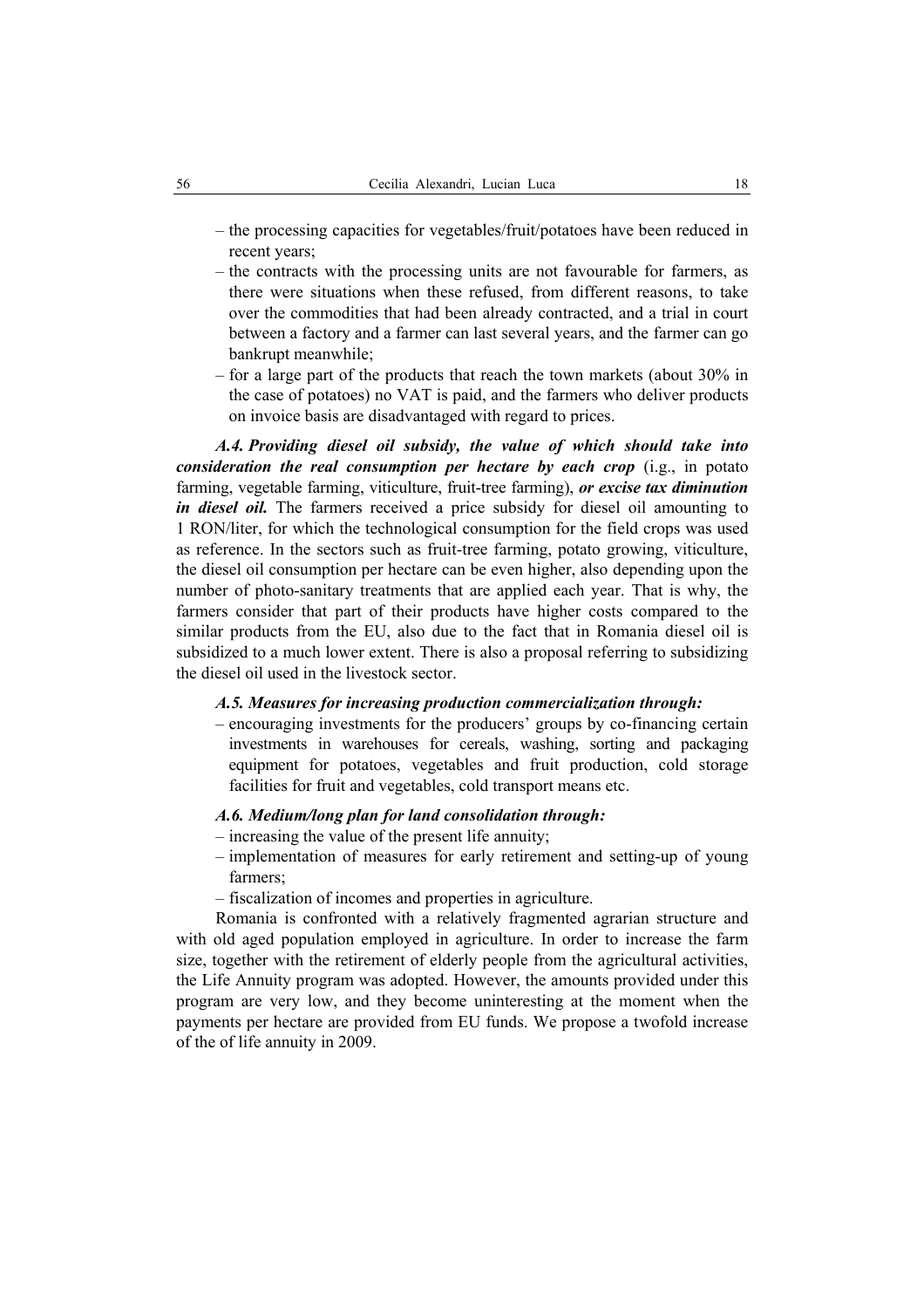*A.7. Measures for risk management in agriculture, generated by climate changes.* In the recent years, the agricultural production has suffered many harvest losses generated by the extreme weather conditions, either excessive rainfall and flooding, or drought. Part of the farmers' losses were covered by the state budget, through the compensations for natural disasters. According to the normative acts that have been enforced in those moments, only the farms that had insurance received compensation, although the insurance bodies do not cover the risk generated by drought. That is why we consider that for risk management in agriculture, a special fund should be created, mainly financed from the state budget (i.g., 70%) and by the insurance firms that conclude insurance policies in agriculture (i.g., 30%). And this because there is the perception that the insurance firms are unwilling to assume the risk, although by MARD normative acts, the farmers are obliged to conclude insurance policies (in order to receive the payments per hectare, for example).

*A.8. The decentralization of the national land reclamation system,* so that the irrigation facilities come under the administration of local authorities/at county level or at zonal level; at the same time, the irrigation systems created by farmers at local level should have the same treatment from the part of the state (to receive the irrigation water subsidy) as those from the national system.

#### **B. Accelerated harmonization with CAP scenario**

The hypotheses of this scenario are based upon the fact that the transition period 2007–2009, when the Romanian state still had the possibility to finance certain measures existing in the pre-accession period from national budgetary funds, was aimed to ensure a gradual and less painful transition to CAP financial discipline. In other words, in this period an adaptation of farmers to the CAP measures should take place, together with the diminution of the national support provided in the pre-accession period, mainly by financing the distorting market measures (price subsidies, input subsidies etc.).

In consistency with this principle, under this scenario we propose a diminution of the funds allocated to market measures that have already proved their efficiency in the pre-accession period; in addition, we propose a series of decoupled measures, in concordance with the the new CAP regulations on the state aid in agriculture.

Among the market measures that we propose to be continued in the year 2009, yet with support diminution (by half, for example), we list the following categories:

#### *B.1. Support to livestock farmers, through the following types of measures:*  – maintaining the price support to the animals delivered to slaughtering units

- **only in the pig and poultry species, yet with a lower value**;
- support to the improvement of genetic quality in livestock herds, in all species;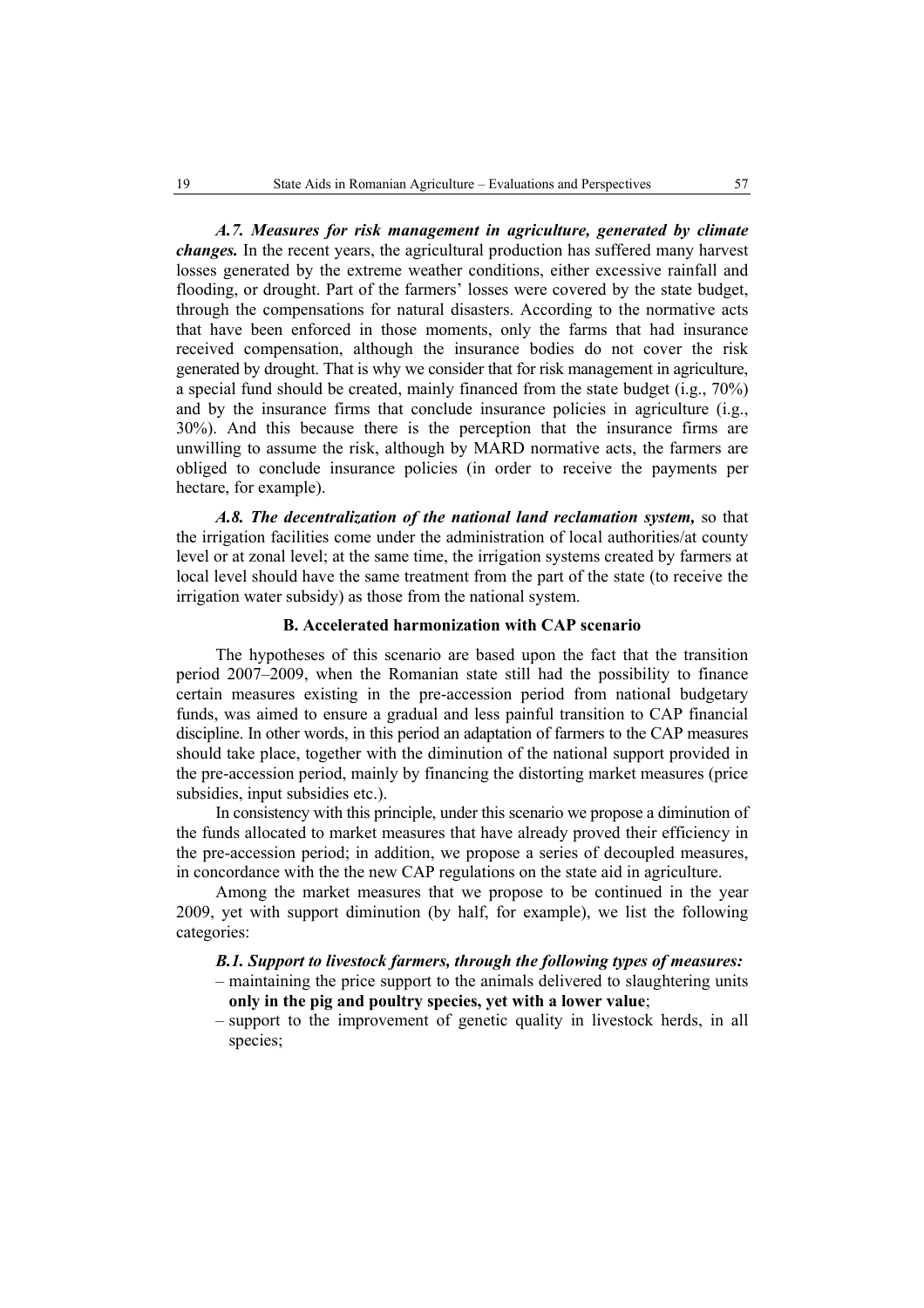- support to the initiation of a National Insemination Program in meat bovines, so that to create the premises for bovine farms specialization in meat production (small and medium-sized farms) or milk production (medium and large-sized farms);
- for the support to bovine and sheep species and the recovery of income losses determined by the price subsidy withdrawal for the slaughtered animals, we propose the devotion of larger amounts to the livestock sector from the national top-up, as the value of payments per hectare from European funds (SAPS scheme) will increase in 2009 as compared to 2008.

Among the measures proposed here, only the price subsidy for the pigs and poultry delivered to slaughtering units is part of the category of support that has to be withdrawn after 2009 and hence we proposed the diminution of this type of support.

The measure referring to the improvement of the genetic quality of livestock herds and that referring to the national program for inseminations in meat bovines can be included in the category of compatible measures, which can be financed as state aid according to the present regulations<sup>2</sup>.

The measures that are proposed next are decoupled measures, namely:

### *B.2. De minimis payments to agricultural holdings*

In conformity with EC regulation 1535/2007, the member states can provide support under state aid form set at maximum 7500 euros per beneficiary, over a three rolling year period, without notification to the European Commission. The cumulated aids should not exceed a certain ceiling that is established for each country. For Romania, the set ceiling is 98 685 thousand euros.

This support should not be used for aids that distort the domestic or foreign markets. This support should be very well targeted to a certain category of farms that have to be supported.

# *B.3. Support to investments targeting the storage, marketing and quality management of agricultural products*

Measures:

- financing the building up of grain warehouses according to European standards, which should be used in intervention situations;
- funding the investments in the marketing and storage of **vegetables, fruit**  and potatoes. We refer here to sorting, washing, packaging installations, cold transport facilities, cold storage premises etc. that should ensure the logistic base so that this kind of production can be included in modern trade chains;

 <sup>2</sup>  $2$  See Community guidelines for state aid in the agriculture and forestry sector 2007 to 2013 (2006/C319/01), section: Aids in the livestock sector.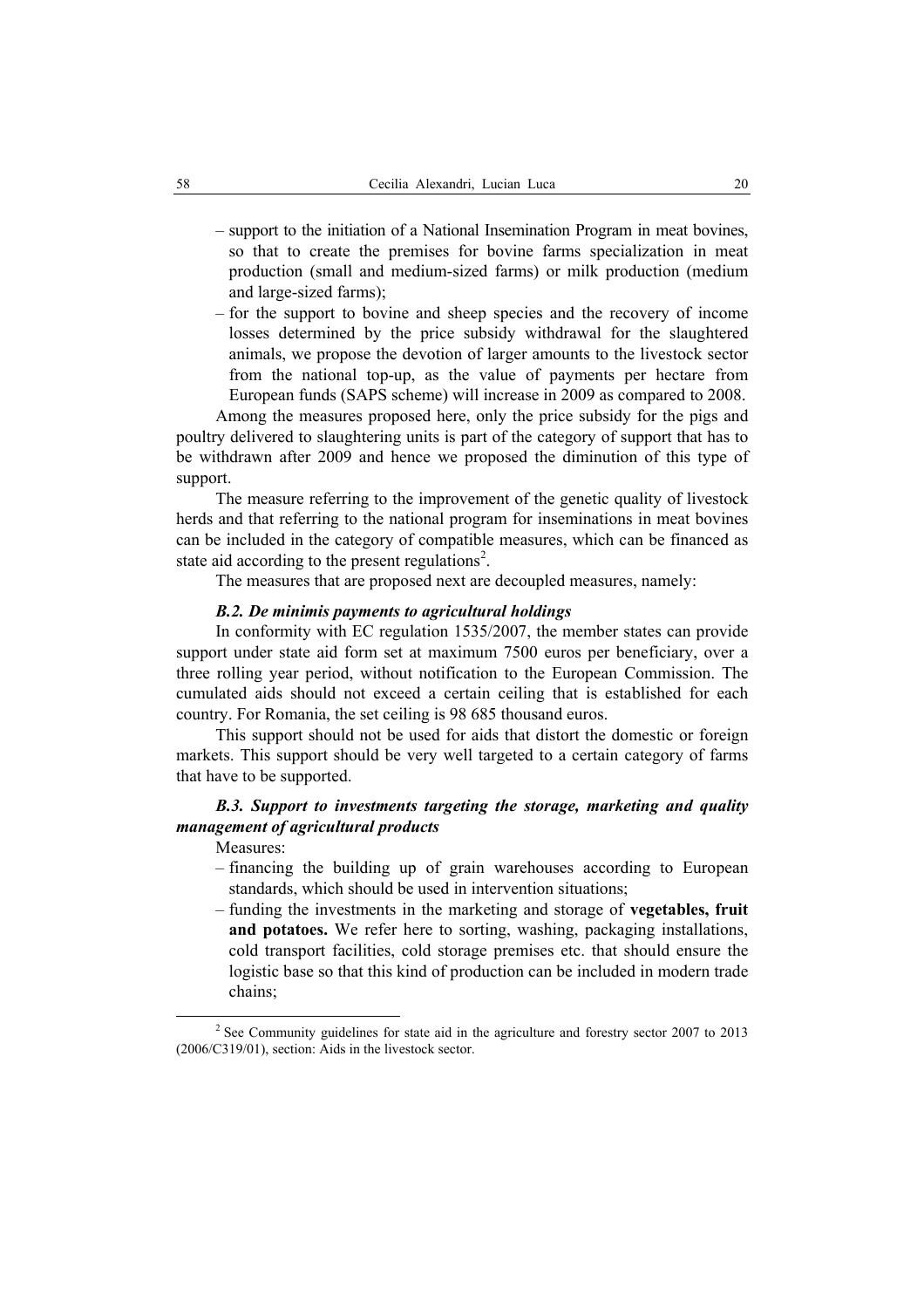- funding the investments in slaughterhouses and meat processing capacities at European standards;
- funding the investments in milk cooling facilities, milking equipment etc.
- encouraging the investments made by producers' groups, but only on cofinancing basis, in order to create collective responsibilities for these organizational forms;
- establishment of a market information system for farmers.

## *B.4. Medium/long term plan for land consolidation through:*

- increasing the value of the present life annuity;
- implementation of measures referring to early retirement and setting up young farmers;
- fiscalization of incomes and properties from agriculture.

*B.5. Measures for risk management in agriculture, generated by climate changes* 

*B.6. Increasing the efficiency of the national land reclamation system, through decentralization and re-organization eventually* 

*B.7. Support for disease (epizooties) control in animals and integrated pest and disease control in crops* 

### **7. A FEW CONCLUSIONS**

- In the pre-accession period, the Romanian agriculture received quite consistent support through measures financed from national funds, totalling about 1.6 billion euros. According to OECD estimates, the support to agricultural producers increased in Romania, reaching 29% (%PSE) in 2005. Out of this, 84% is provided by the market support measures and the payments for output support (payments per hectare or animal head). 98% of the total support received by farmers (TSE) comes from consumers (year  $2005)^3$ .
- These funds supported measures that mainly targeted the increase of production that enters the agri-food chains, in certain products that are considered deficient, in which self-sufficiency was low. We mention here the measures supporting the production of meat, milk, vegetables, fruit, sugar beet etc.
- The results of the allocation of these funds had as effect the increase of meat production and self-sufficiency level, mainly in pork, the increase of

 <sup>3</sup> <sup>3</sup> Agricultural Policies in Non-OECD Countries, OECD, 28.09.2007.